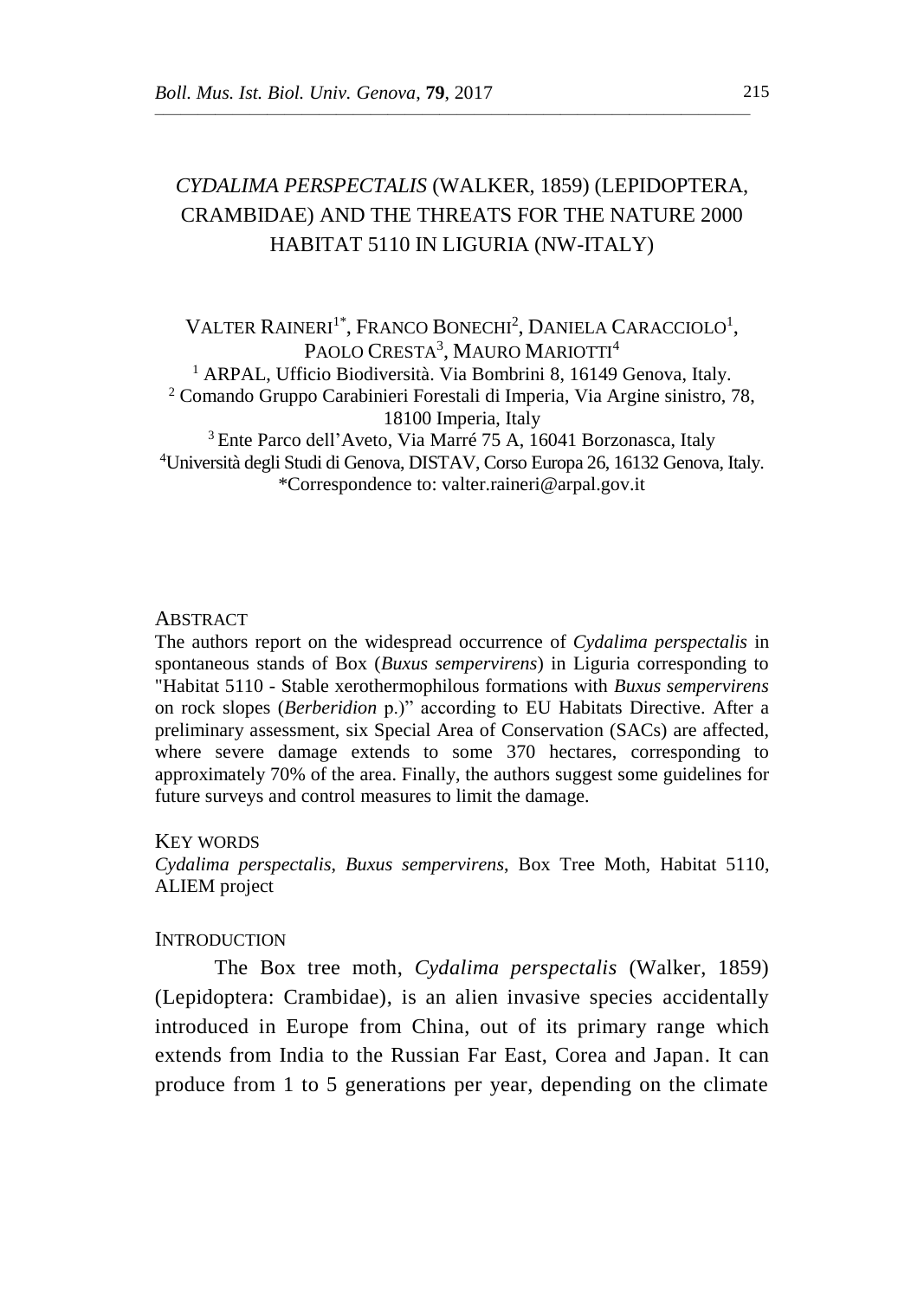(Wan et al*.*, 2014). Other information on the biology and ecology of the species are reported by Wan et al. (2014) and Nacambo et al. (2014). Several species and varieties of Box, including cultivars and hybrids (Inoue *et al.*, 1982; Leuthard & Baur, 2013; Wan et al*.*, 2014) [e.g. *Buxus sempervirens* L., *B. s.* var. *rotundifolia* Baill.*, B. microphylla* Siebold & Zucc. and *B. sinica* (Rehder & E.H.Wilson) M. Cheng var. *insularis* (Nakai) M. Cheng] are the most important hostplants for its larvae. The preference would be for the *rotundifolia* variety (Wan, 2014), but further observations on field and experiments are needed. The first record of *C. perspectalis* from Europe dates back to 2007, when larvae were found defoliating a bush of *B. sempervirens* in Baden-Württemberg (Krüger, 2008; Korycinska, & Eyre, 2009). Since then the species underwent fast spreading into several other European countries. Tables 1a and 1b show the progress of species spread on the basis of the first records in each European countries and Italian regions.

 $\overline{\phantom{a}}$  , and the contract of the contract of  $\overline{\phantom{a}}$ 

Regarding Albania, where the Box tree moth was not recorded until now, one of the authors (Mauro Mariotti) on 8<sup>th</sup> June 2017, on the occasion of the mid conference tour of the 9<sup>th</sup> International Conference on Serpentine Ecology, observed the presence of *C. perspectalis* in the natural Box tree communities of Kuturman Massif near Librazhd (Prefecture of Elbasan).

Accidental release by the Italian delegation at the Sochi Olympic Games is considered responsible for diffusion of the moth in Imeretia Valley (Georgia) in 2012, as since that date the species rapidly spread in a relic forest near Sochi (Kintrishi State Nature Reserve and Mtirala National Park) and in the Caucasus Biosphere Area (Matsiakh, 2014; 2016), potentially threatening the existence of the local Box populations which, according to some authors, should be ascribed to an endemic species named *Buxus colchica* Pojark.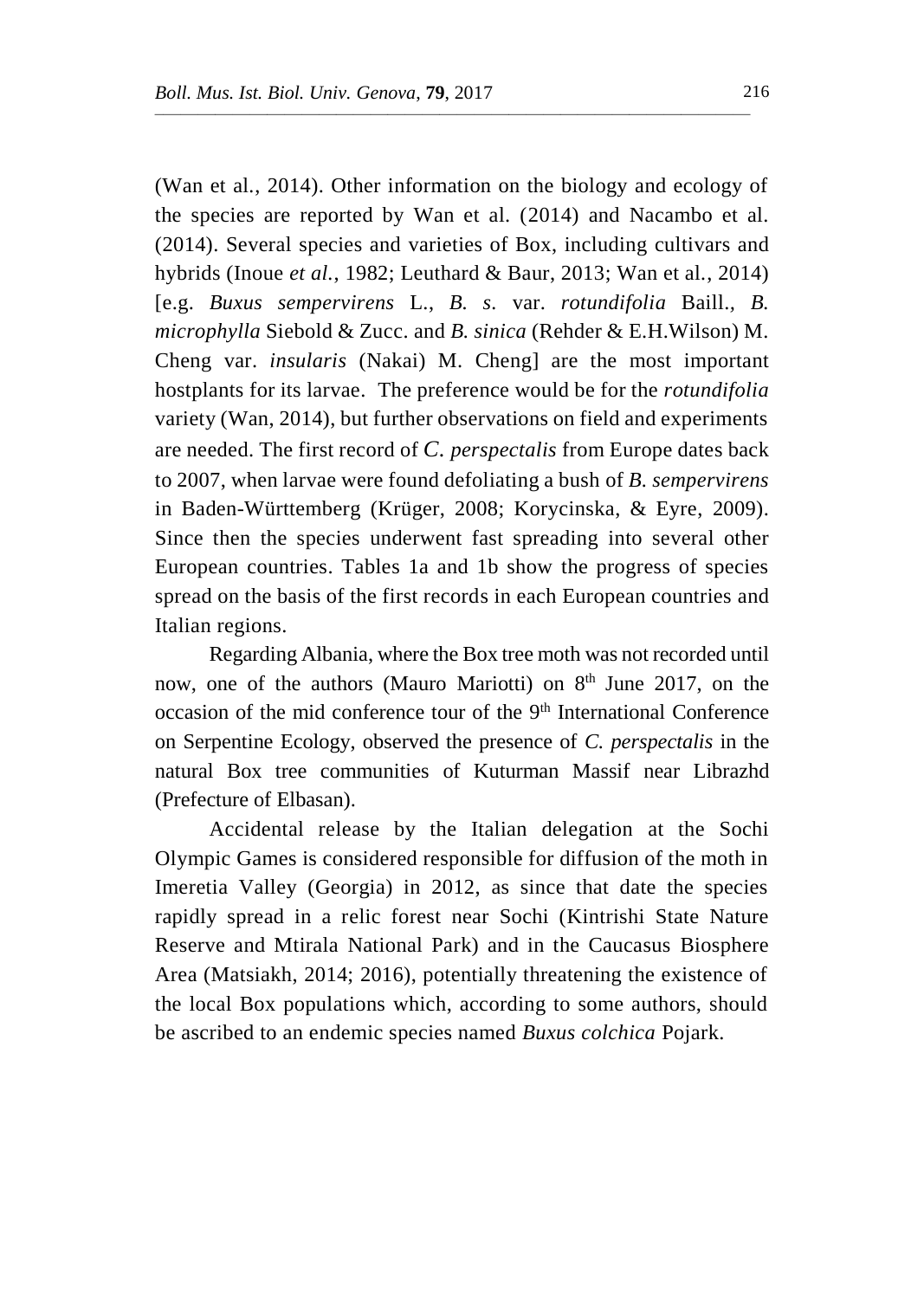| Year | <b>Country</b>       | <b>Source</b>                                  |  |  |
|------|----------------------|------------------------------------------------|--|--|
|      | Germany              | Krüger, 2008; Korycinska, & Eyre, 2009         |  |  |
| 2007 | The Netherlands      | Muus et al., 2009                              |  |  |
|      | Switzerland          | EPPO, 2008; Käppeli, 2008                      |  |  |
| 2008 | France               | Feldtrauer et al., 2009                        |  |  |
|      | <b>Great Britain</b> | Mitchell, 2009                                 |  |  |
| 2009 | Austria              | Rodeland, 2009                                 |  |  |
|      | Liechtenstein        | Slamka, 2010                                   |  |  |
| 2010 | Italy                | FEI, 2010                                      |  |  |
|      | Belgium              | Castells et al., 2011                          |  |  |
|      | Czech Republic       | Šumpich, 2011                                  |  |  |
|      | Hungary              | Sáfián & Horváth, 2011                         |  |  |
| 2011 | Romania              | Szekely et al., 2011                           |  |  |
|      | Slovenia             | Matjaž Jež in Sáfián & Horváth, 2011           |  |  |
|      | Turkey (European     | <b>Hizal</b> , 2012                            |  |  |
|      | Croatia              | Koren & Črne, 2012                             |  |  |
| 2012 | Georgia              | Matsiakh, 2014                                 |  |  |
|      | Russia               | CABI/EPPO, 2012; Matsiakh, 2014                |  |  |
|      | Slovakia             | Pastoralis et al., 2013                        |  |  |
| 2013 | <b>Denmark</b>       | Hobern, 2013                                   |  |  |
| 2014 | Bulgaria             | Beshkov et al., 2015                           |  |  |
|      | Montenegro           | Hrnčić & Radonjić, 2014                        |  |  |
|      | Spain                | Pérez-Otero et al., 2014                       |  |  |
|      | Bosnia-Hercegovina   | Ostojic et al., 2015                           |  |  |
| 2015 | Greece               | Strachinis et al. 2015                         |  |  |
|      | Serbia               | Konjević et al., 2015; Stojanović et al., 2015 |  |  |
| 2017 | Albania              | Mariotti (unpublished data; see the text).     |  |  |

Tab.1a. – Chronology of the spread of *C. perspectalis* in European countries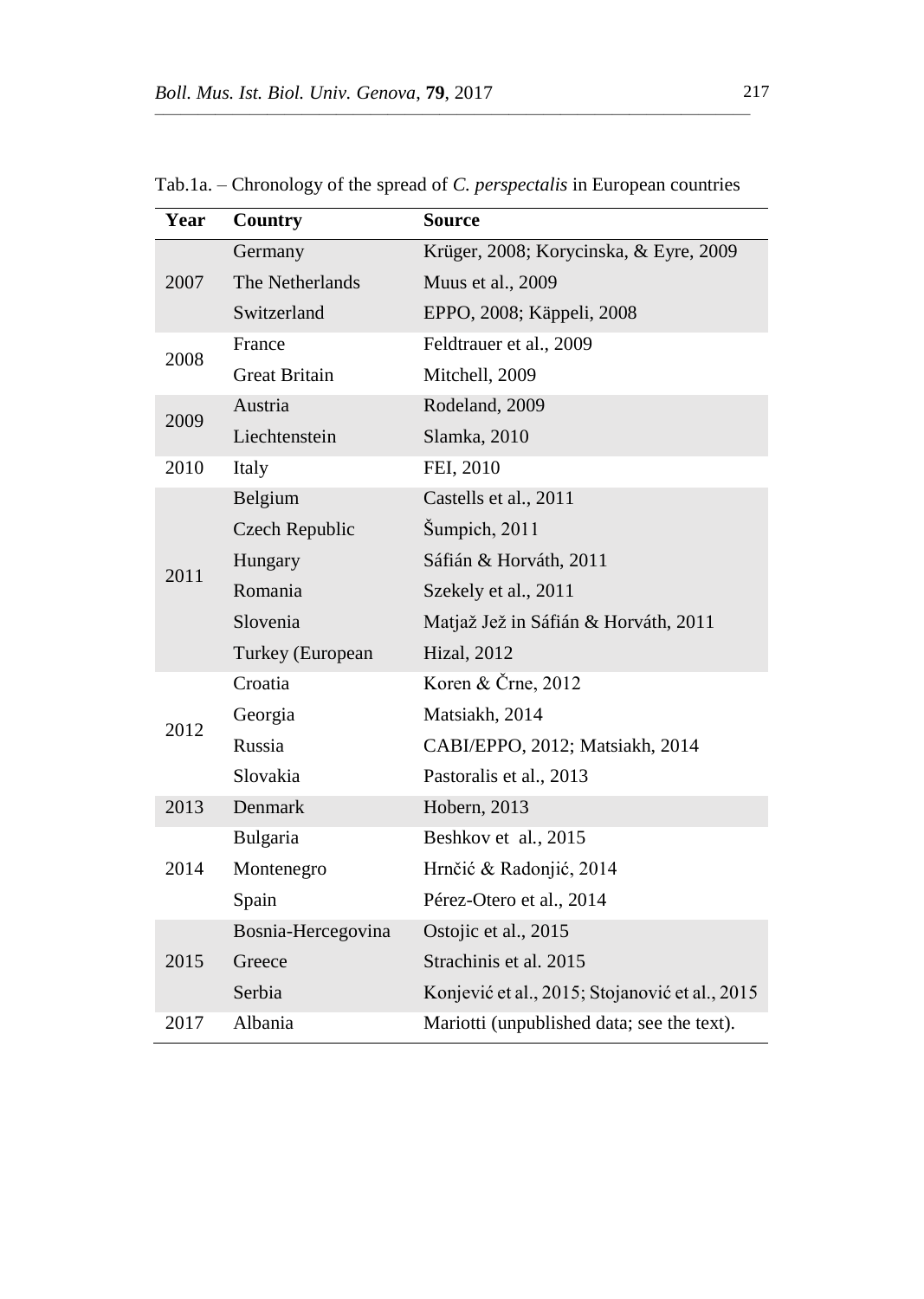| Year | Italian region        | Source                                      |
|------|-----------------------|---------------------------------------------|
| 2010 | Veneto                | FEI, 2010                                   |
| 2012 | Lombardia             | Tantardini et al., 2012                     |
| 2012 | Piemonte              | Regione Piemonte, 2014                      |
| 2012 | Emilia Romagna        | FEI, 2012                                   |
| 2012 | Toscana               | CESPEVI, 2012                               |
| 2013 | <b>Sicilia</b>        | Bella, 2013                                 |
| 2013 | Friuli-Venezia Giulia | Governatori, 2013                           |
| 2013 | Lazio                 | Regione Lazio, 2014; FEI, 2014b             |
| 2013 | Marche                | FEI, 2013                                   |
| 2013 | Liguria               | Unpublished original data (see in the text) |
| 2014 | Abruzzo               | Demetra, 2016; FEI, 2015                    |
| 2014 | Umbria                | Demetra, 2016                               |
| 2015 | Trentino Alto Adige   | Ferrari, 2015 (Province of Trento)          |
| 2015 | Campania              | Regione Campania, 2015                      |
| 2016 | Calabria              | Demetra, 2016                               |

Tab.1b. – Chronology of the spread of *C. perspectalis* in Italian regions

In Italy it was firstly recorded in October 2010 from a garden nearby Vicenza (Veneto) (FEI, 2010), and thereafter in other regions (Tab. 1b).

As it happens for most invasive species during the first phases of their spreading, so far there are neither natural enemies capable of keeping the moth populations under control nor forms of resistance developed by infested plants. Regarding climate, the Box tree moth seems to be a "hard" resistant species, as in fact it tolerates also quite low temperatures, down to -16 C° according to Tuba *et al*. (2014). For this reason it has an enormous spread potential, especially in most southern European countries, in particular Italy. As in countries of origin *C. perspectalis* feeds also on *Euonymus japonicus* Thunb., *E. alatus* (Thunb.) Siebold, *Ilex purpurea* Hassk., *Pachysandra terminalis* Siebold & Zucc. and *Murraya paniculata* (L.) Jack, and in Sochi on *Ruscus colchicus* Yeo, *Ruscus aculeatus* L., *Eriobotrya japonica* (Thunb.) Lindl., *Acer campestre* L., *Fraxinus*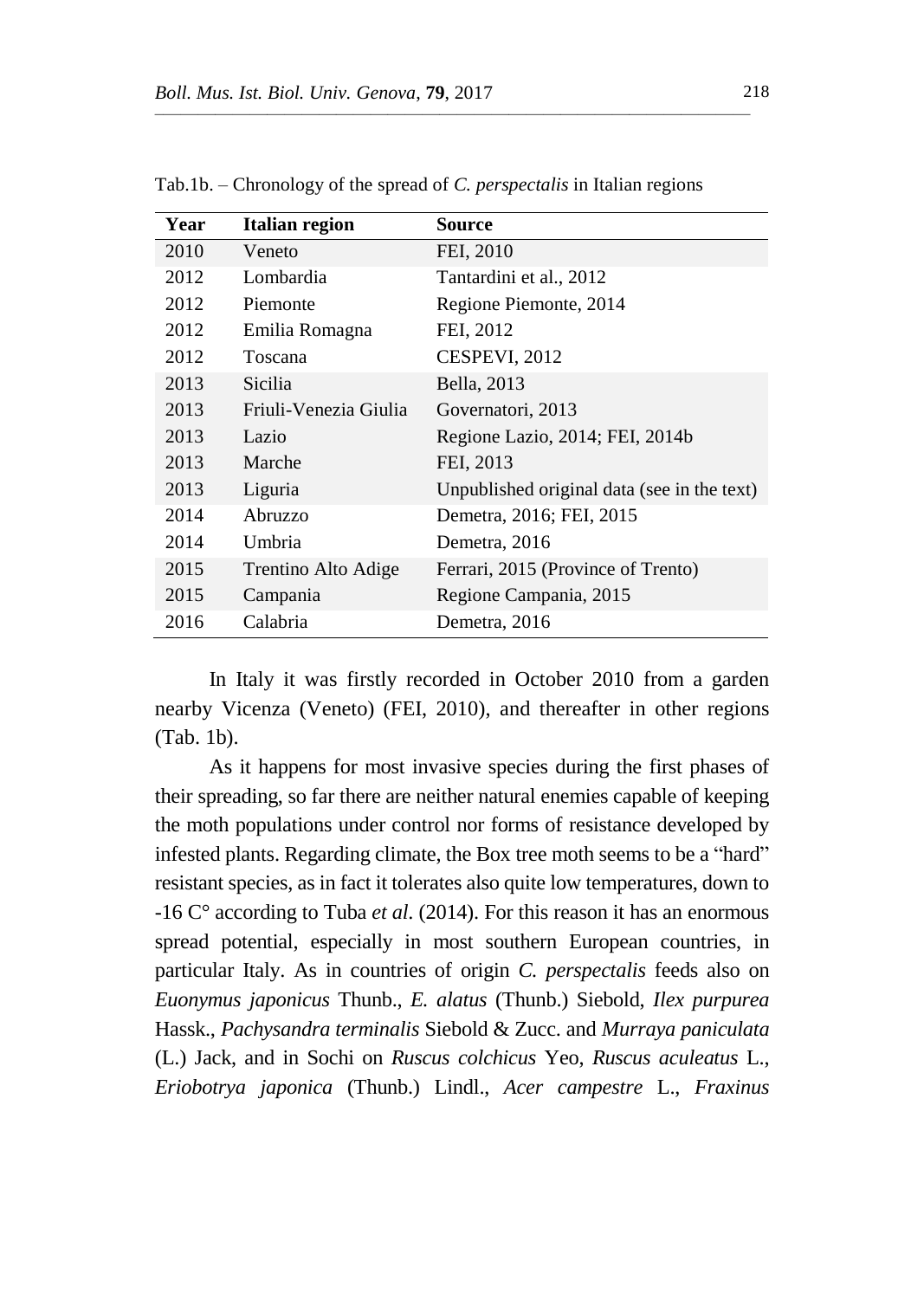*excelsior* L. and *Rubus* spp., (Trokhov & Kaurova, 2015), there is a high risk that the species may shift on other spontaneous plants of our flora.

 $\overline{\phantom{a}}$  , and the contract of the contract of  $\overline{\phantom{a}}$ 

In Liguria the Box three moth was observed for the first time in summer 2013 in Hanbury Botanical Gardens (Ventimiglia, IM) by the Gardens's staff (unpublished data), probably arriving from France, but reputedly it was present in the surroundings of Genova before that time and it has been widespread in 2014 (Redazione IVG.it, 2014; FEI, 2014a). Records from this region, and from Italy as a whole, were at first exclusively from parks and gardens. Following observations carried out on 22nd July 2016 in Monte Carme di Stadomelli (SP), one of us (F.B.), working for the State Forestry Corp, informed the Regional Agency for Environmental Protection (ARPAL) about a severe attack suffered by wild *Buxus* plants via a concise report in which concern about ongoing defoliation was raised, and *C. perspectalis* put forward as the likely pest*.*



Fig. 1. Adults of *C. perspectalis* and some melanic specimens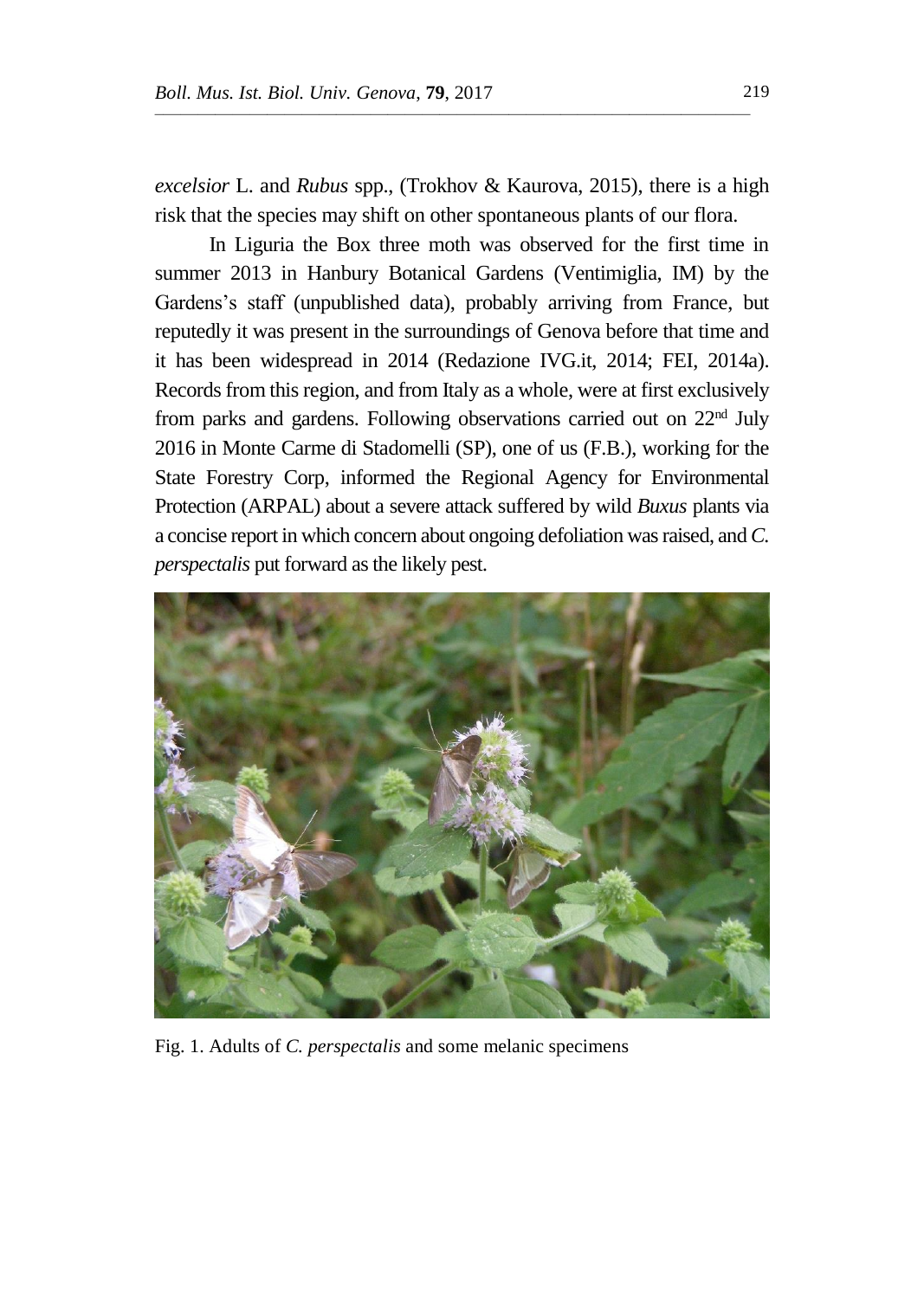

Fig. 2. Ligurian SACs and presence of the habitat 5110. The number is referred to the first column of Tab. 2 and Tab. 4.

Significancy of the issue derives from the Ligurian spontaneous formations of *Buxus* being essentially comprised within Natura 2000 Habitat 5110, "Stable xerothermophilous formations with *Buxus sempervirens* on rock slopes (*Berberidion p*.)", which is protected after the EU 92/43 Directive, under the Annex I (Mariotti, 2008).

According to the Natura 2000 European Database (http:// ec.europa.eu/ environment/nature/natura2000/ data/index\_en.htm), in the European Union Habitat 5110 is known for 310 Natura 2000 sites (SCIs, SPAs and SACs) distributed across 9 countries: France (146 sites), Spain (109), Italy (33), Belgium (12), Germany (3), Greece (3), Portugal (2), Luxembourg (1), and the UK (1). Among 33 Italian sites, 11 are in Umbria, 6 in Liguria, 6 in Marche, 4 in Abruzzi, 2 in Tuscany, 2 in Latium, 1 in the autonomous province of Trento and another in Basilicata (this last needs verification).

In Tab. 2 the six Ligurian Natura 2000 sites (Fig. 2) including Habitat 5110 are listed along with their extension. Under the decree of  $7<sup>th</sup>$ April 2017 of the Ministro dell'Ambiente e della Tutela del Territorio e del Mare, published 28<sup>th</sup> April 2017, all the sites have been designated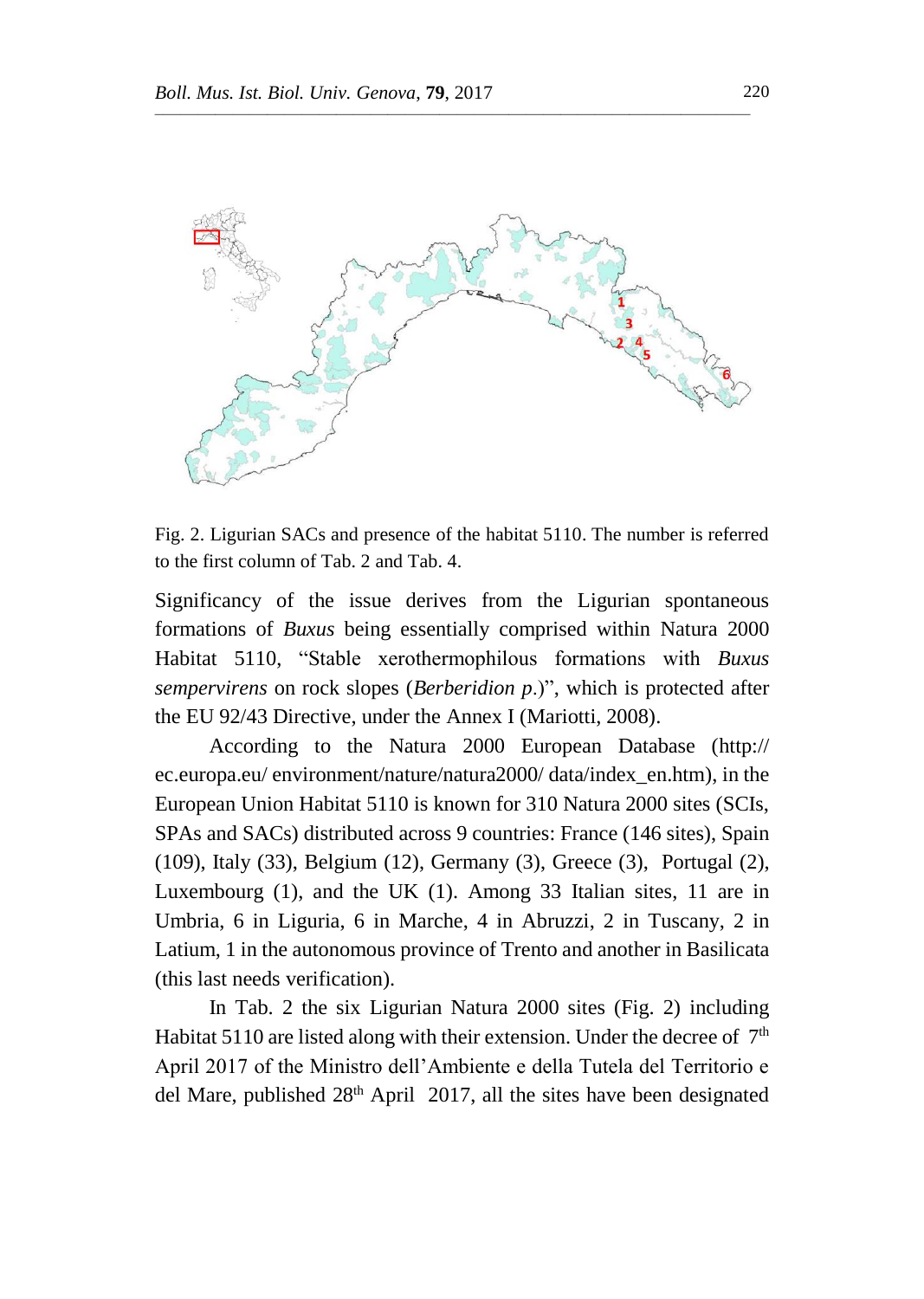Special Areas of Conservation (SACs) (DM, 2017). They all pertain to the Mediterranean biogeographical region and have been subjected to conservation measures (Regione Liguria, 2017).

 $\overline{\phantom{a}}$  , and the contract of the contract of  $\overline{\phantom{a}}$ 

In some countries (e.g. France) natural formations of Box tree have a large extension while in others they represent fragmented isolated stands of ancient origin with great scientific importance and ecological value (Di Domenico *et al*., 2012).

| N.                            | <b>SAC</b> code and Name               | <b>Surface</b><br>(ha) | <b>Surface</b><br>habitat 5110<br>(ha) | $\frac{0}{0}$ |
|-------------------------------|----------------------------------------|------------------------|----------------------------------------|---------------|
| 1                             | IT1331909 Monte Zatta - Passo Bocco -  | 3,034.00               | 95.78                                  | 3.16          |
|                               | Passo Chiapparino - Monte Bossea       |                        |                                        |               |
| $\mathfrak{D}_{\mathfrak{p}}$ | IT1333307 Punta Baffe - Punta Moneglia | 1,308.00               | 13.08                                  | 1.00          |
|                               | - Val Petronio                         |                        |                                        |               |
| 3                             | IT1342806 Monte Verruga<br>- Monte     | 3,757.00               | 391.47                                 | 10.42         |
|                               | Zenone - Roccagrande - Monte Pu        |                        |                                        |               |
| 4                             | IT1343412 Deiva - Bracco - Pietra di   | 2.031.00               | 3.89                                   | 0.19          |
|                               | Vasca – Mola                           |                        |                                        |               |
| 5                             | IT1343415 Guaitarola                   | 581.00                 | 1.16                                   | 0.20          |
| 6                             | IT1344422 Brina e Nuda di Ponzano      | 239.00                 | 23.90                                  | 10.00         |
|                               | Total                                  | 10.950.00              | 529.28                                 | 4.83          |

Tab.2. – Ligurian SACs with the presence of Habitat 5110.

In Italian environments the Box tree enters either as a typical or differential species of several forest and semi-forest associations (Biondi *et al.*, 2006), namely *Buxo-Quercetum pubescentis* Br.-Bl. (1931) 1932 [within sub-alliance *Buxo-Quercenion pubescentis* Zólyomi & Jakucs ex Jakucs 1960]; *Cephalanthero longifoliae-Quercetum ilicis* Biondi & Venanzoni ex Biondi, Gigante, Pignatelli & Venanzoni 2002 *buxetosum sempervirentis* Biondi, Casavecchia & Gigante 2003; *Cytiso sessilifolii-Quercetum pubescentis* Blasi, Avena & Scoppola 1982 *buxetosum sempervirentis* Pirone, Corbetta, Ciaschetti, Frattaroli & Burri 2002; *Chamaecytiso spinescentis-Juniperetum oxycedri* Pirone & Cutini 2002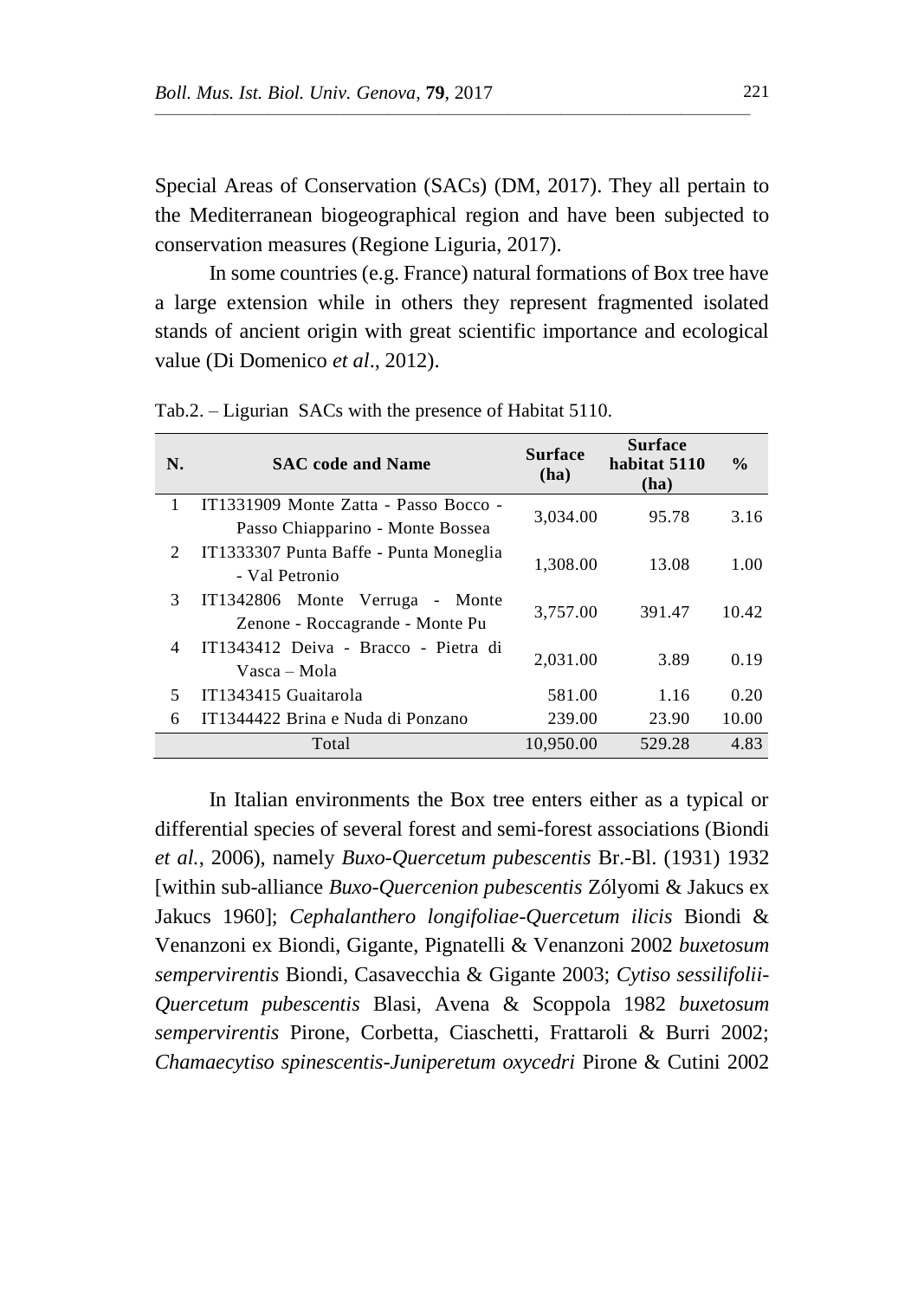*buxetosum sempervirentis* Pirone & Cutini 2002. Limited to some Italian regions, the Box habitat extends onto calcareous soils.

 $\overline{\phantom{a}}$  , and the contract of the contract of  $\overline{\phantom{a}}$ 

In Italy, Liguria is the only region to show particular formations of *Buxus* settled on ophiolitic bedrock which are reminiscence of those exclusively occurring in some localities between northern Greece and Albania. Most of these formations, from east Liguria, can refer to syntaxon *Euphorbio ligusticae - Genistetum desoleanae* Nowak 1987 corr. Vagge 1997 *buxetosum sempervirentis* Mariotti 1994, in the alliance *Alyssion bertolonii* Pignatti 1977 (*Rosmarinetalia officinalis* Br.-Bl. ex Molinier 1934). Recently (Authors' Team, 2015) the association with *Genista desoleana* (and thereafter its sub-association with *Buxus*) has been included in *Genistion lobelii* Molinier 1934 (*Ononidetalia striatae* Br.-Bl. 1950; *Festuco valesiacae - Brometea erecti* Br.-Bl. & Tüxen ex Br.-Bl. 1949). Regarding its physiognomy and structure, the vegetation appears as "pseudomaquis" or "supra-mediterranean shrubs", and it is naturalistically valuable for its restricted occurrence on ultramafic grounds and the presence of almost endemic plants associated to ophiolites, including several endemic species or with restricted range of distribution. Moreover, the Box tree enters with significant levels of coverage into shrub- and tree-layers of other forest associations, such as relatively xerophilous ones dominated by Holm oak, Cork oak or Pubescent oak, but also into more meso-hygrophilous ones, with Alders and Hornbeams in marshland or riparial areas.

Pollen analysis of peatland sediments in Pian del Lago (near Bocco di Bargone) set the presence of spontaneous Box trees to over 10,000 years ago (Mariotti, 1986, 1994, 2008; Parola, 2008, 2013; Vagge, 1997). In Liguria, the Box tree is also characteristic of some forest formations dominated by Maritime pine, described by Biondi and Vagge (2015) as a distinct association named *Buxo sempervirentis - Pinetum pinastri* Biondi and Vagge 2015.

The aim of this preliminary work is to report on the presence and distribution of *Cydalima perspectalis* in the spontaneous Box tree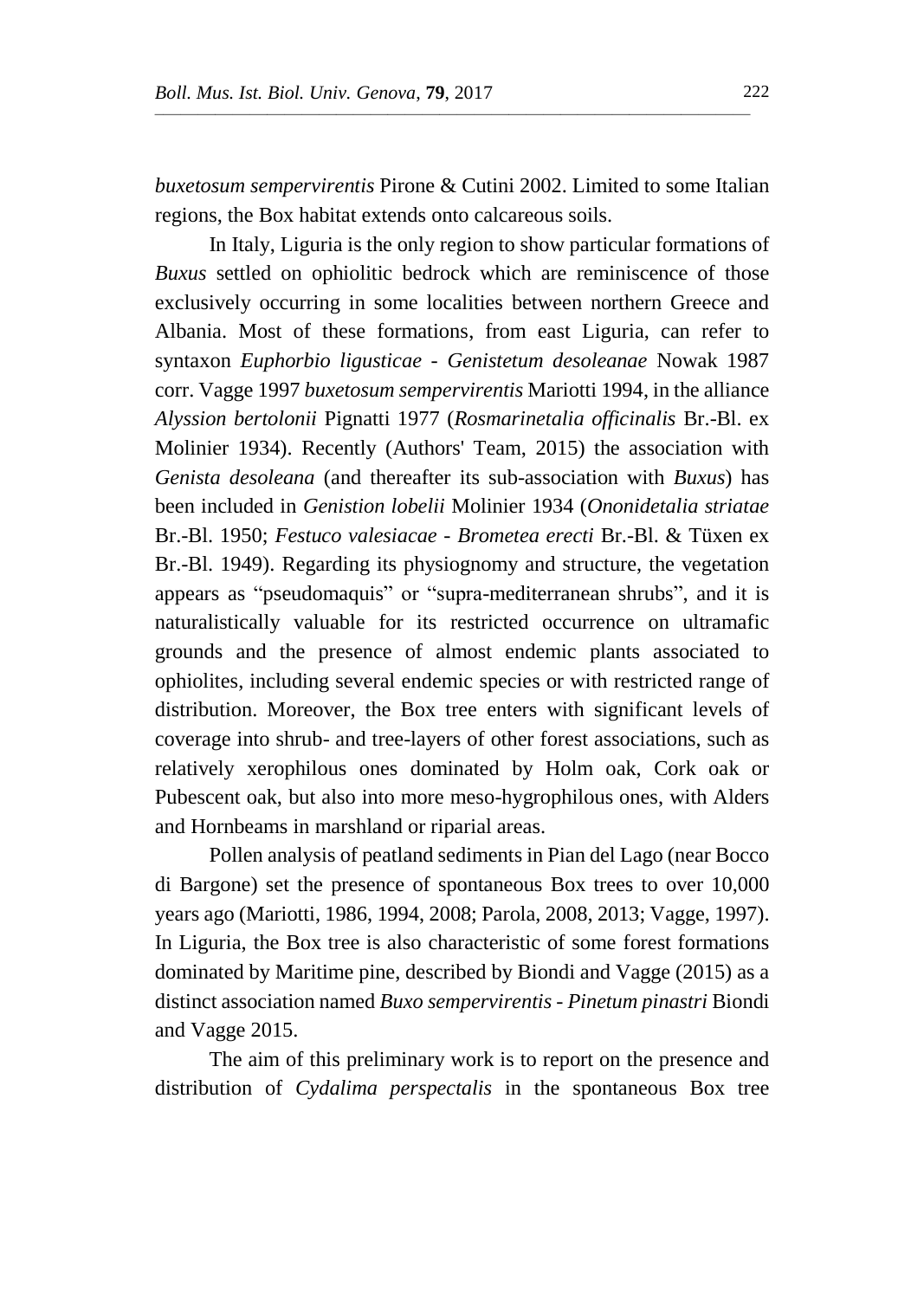communities, with special reference to the Ligurian Natura 2000 sites, and to provide a first evaluation of its impact.

 $\overline{\phantom{a}}$  , and the contract of the contract of  $\overline{\phantom{a}}$ 

# MATERIALS AND METHODS

Following the alert raised by the State Forestry Corp (CFS) for Carme di Stadomelli, ARPAL, governing the Ligurian Biodiversity Observatory (Li. Bi. Oss.), run some surveys with the aim to monitor the development of the infestation both in the site and above all in SAC "IT1342806 Monte Verruga - Monte Zenone - Roccagrande - Monte Pu", where Habitat 5110 has a major role in shaping the local environment, even as concerns its extension. During summer/autumn 2016 a number of visits have therefore been carried out (Tab. 3).

| Data              | <b>SAC's Code</b> | <b>Actors</b>            |
|-------------------|-------------------|--------------------------|
| 3 August 2016     | IT1342806         | <b>ARPAL</b>             |
| 9 August 2016     | IT1342806         | ARPAL, CFS, UNIGE-DISTAV |
| 11 August 2016    | IT1344422         | <b>CFS</b>               |
| 14 August 2016    | IT1343415         | <b>CFS</b>               |
| 14 August 2016    | IT1343412         | <b>CFS</b>               |
| 23 August 2016    | IT1331909         | Parco dell'Aveto         |
| 31 August 2016    | IT1342806         | ARPAL                    |
| 13 September 2016 | IT1331909         | Parco dell'Aveto         |
| 11 October 2016   | IT1344422         | <b>CFS</b>               |
| 26 October 2016   | IT1342806         | ARPAL                    |

Tab. 3 – *Sites and dates of inspections*

Due to the lack of a standard protocol to monitor plant damage, visual inspections were carried out on plant crowns, during surveys, with particular attention to youngest leaves and twigs, recording the various developmental stages of the pest and estimating both average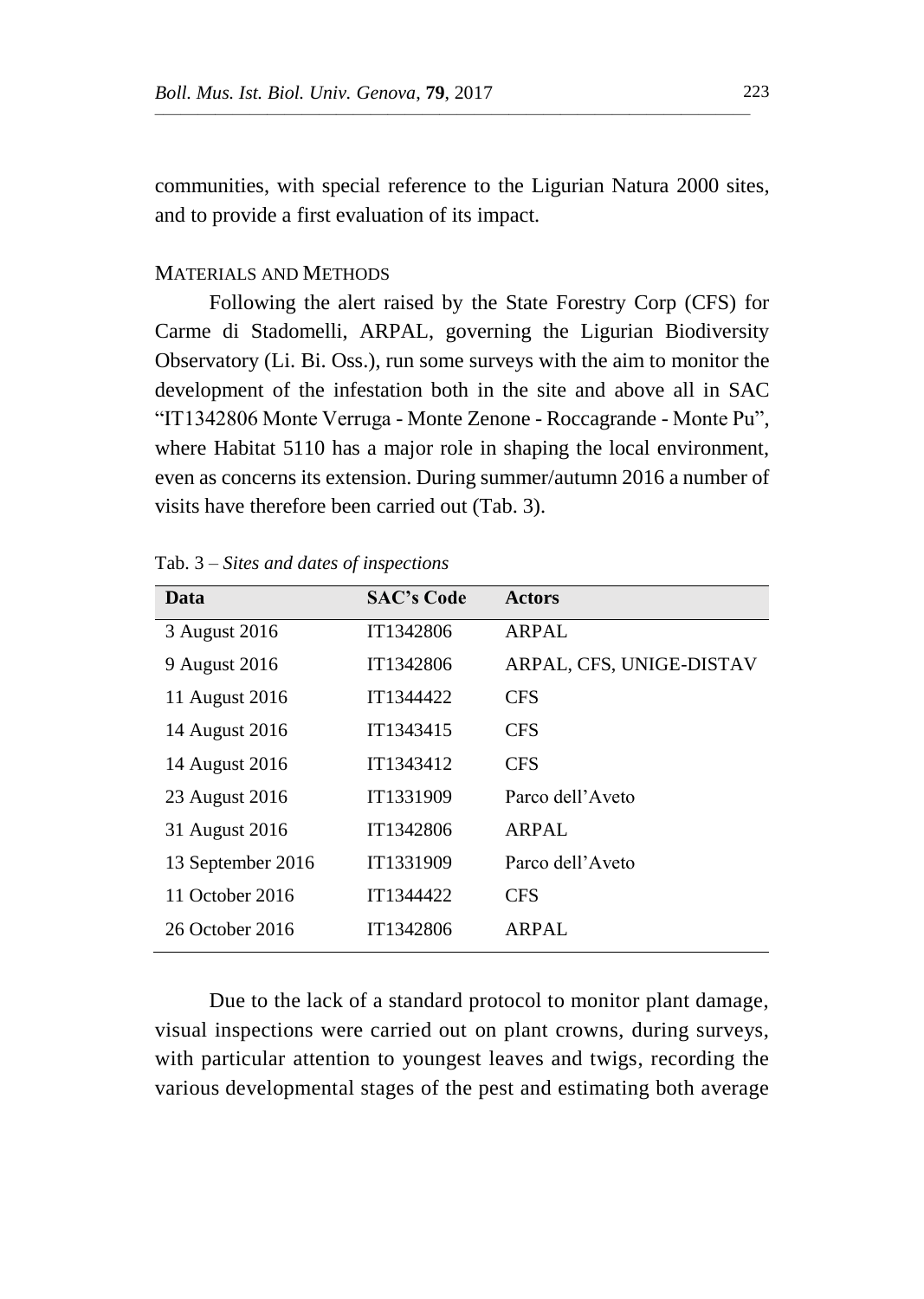damage on individual plants and land cover by the vegetation formation. Attack intensity was estimated as damaged phytomass (dry or lacking) for each plant and also as the amount of *C. perspectalis* larvae present on the plants, based on direct observations of massive infestations (e.g. a large density of specimens, at different larval instars, on the same plant; caterpillars using silk threads to increase their spread, etc.). Damage levels were then represented after a value scale subdivided into three grades: 1, minimum; 2, medium; 3, serious.

 $\overline{\phantom{a}}$  , and the contract of the contract of  $\overline{\phantom{a}}$ 

Visual inspections following also the so-called "walking census method" and attention was dedicated also to spotting eggs and other juvenile instars of the pest on Box plants (Jervis & Kidd, 1996).



Fig. 3. Larva of *C. perspectalis* and its damage on leaves and young twigs of Buxus tree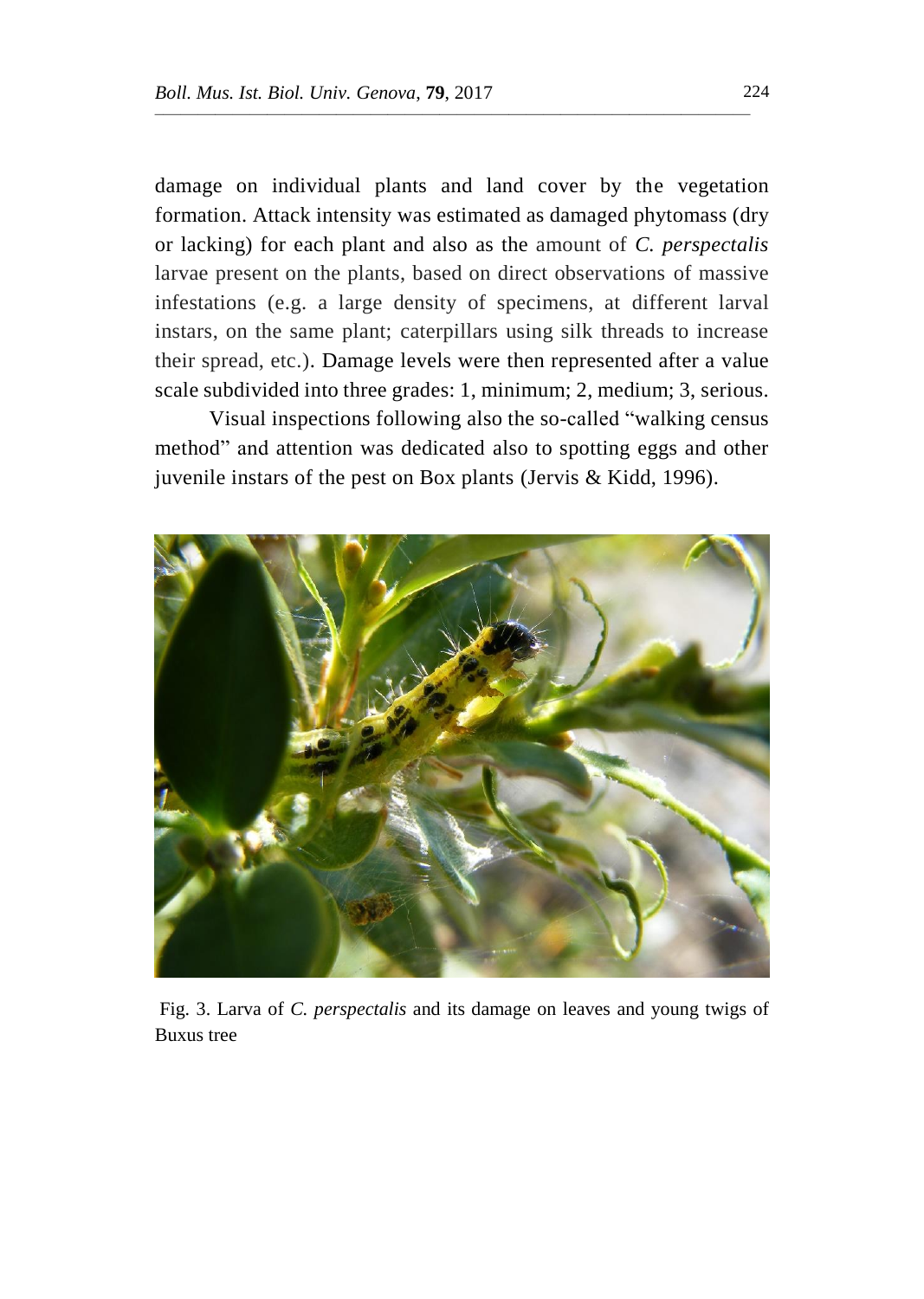# **RESULTS**

Infestation by *C. perspectalis* spans in Liguria from one extreme to the other that is from the French to the Tuscanian borders, and affects both gardens and spontaneous Box tree formations. Our surveys show that the most part of Habitat 5110 has suffered strong defoliation, between 70% and 80% of its extension.

 $\overline{\phantom{a}}$  , and the contract of the contract of  $\overline{\phantom{a}}$ 

In Tab. 4 we report the estimated area percentage of Habitat 5110 which shows clear signs of infestation in all considered SACs.

| n. | <b>SAC</b> code and name                                                     | <b>Estimated</b><br>area<br>Habitat<br>5110(ha) | % infested<br>area | Damage grade |
|----|------------------------------------------------------------------------------|-------------------------------------------------|--------------------|--------------|
| 1  | IT1331909 Monte Zatta - Passo<br>Bocco - Passo Chiapparino -<br>Monte Bossea | 95.78                                           | 70                 | 3- serious   |
|    |                                                                              |                                                 | 30                 | 2- medium    |
|    |                                                                              |                                                 |                    | 1- minimum   |
| 3  | IT1342806 Monte Verruga<br>Monte Zenone - Roccagrande -<br>Monte Pu          | 391.47                                          | 70                 | 3- serious   |
|    |                                                                              |                                                 | 20                 | 2- medium    |
|    |                                                                              |                                                 | 10                 | 1- minimum   |
| 4  | IT1343412 Deiva - Bracco - Pietra<br>di Vasca – Mola                         |                                                 | 70                 | 3- serious   |
|    |                                                                              | 3.89                                            | 30                 | 2- medium    |
|    |                                                                              |                                                 |                    | 1- minimum   |
| 5  | IT1343415 Guaitarola                                                         | 1.16                                            | 70                 | 3- serious   |
|    |                                                                              |                                                 | 30                 | 2- medium    |
|    |                                                                              |                                                 |                    | 1- minimum   |
| 6  | IT1344422<br><b>Brina</b><br>e Nuda di<br>Ponzano                            | 23.90                                           | 70                 | 3- serious   |
|    |                                                                              |                                                 | 30                 | 2- medium    |
|    |                                                                              |                                                 |                    | 1- minimum   |
|    |                                                                              |                                                 | 361.34 ha          | 3- serious   |
|    | Total                                                                        | 516.20 ha                                       | 115.71 ha          | 2- medium    |
|    |                                                                              |                                                 | 39.15 ha           | 1- minimum   |

Tab. 4. - Estimated damage caused by *C. perspectalis* during assessment in 2016.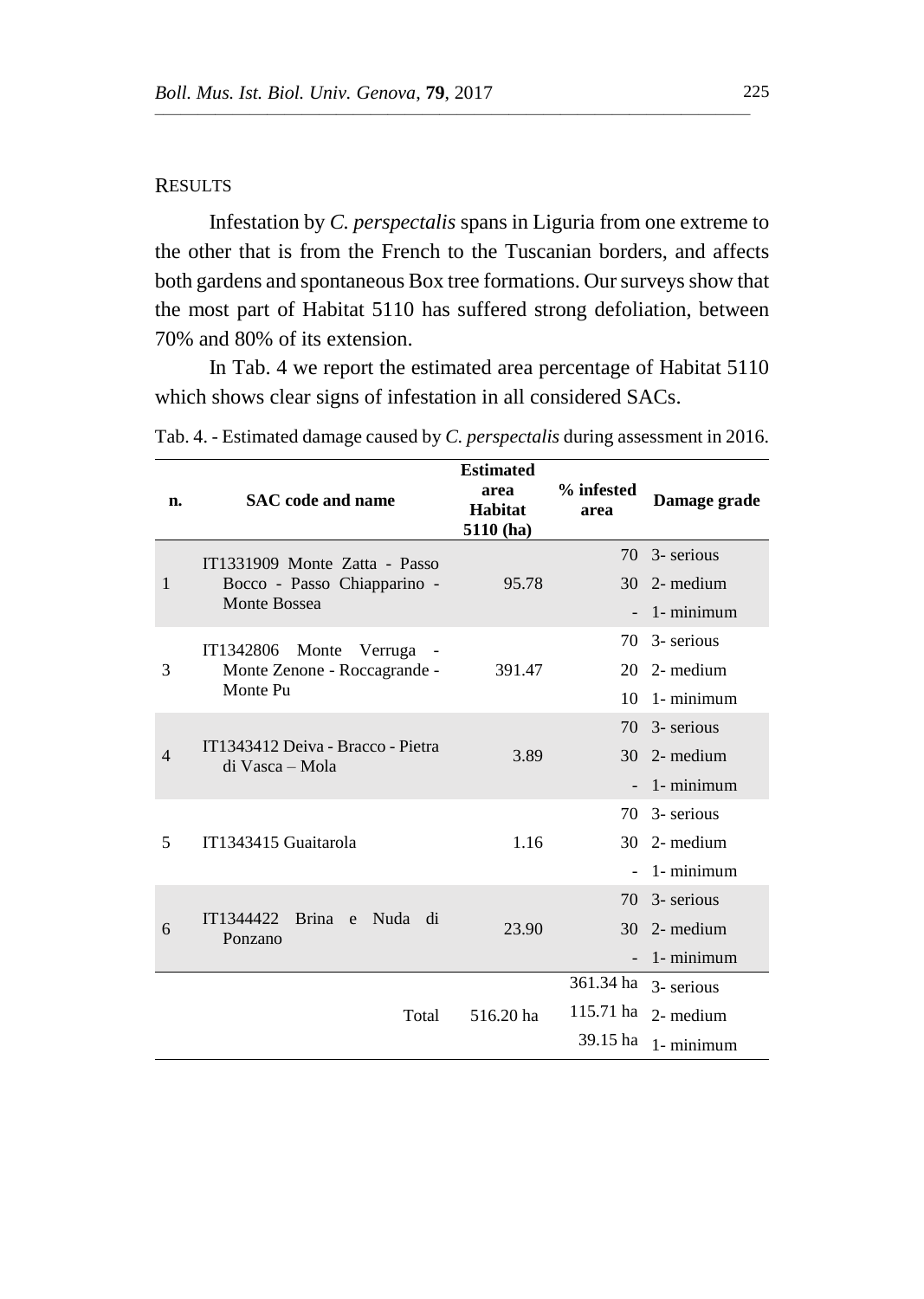In the Western Liguria, until now, the infestation seems limited to the gardens as wild Box tree plants are extremely rare. During the inspection carried out on  $17<sup>th</sup>$  March 2017 in the wild box tree population at Fanghetto (Olivetta San Michele), near the SAC IT1315717 "M.Grammondo-Torrente Bevera", one of the authors (MM) observed some dried branches and leaves, but no presence of *C. perspectalis*.

 $\overline{\phantom{a}}$  , and the contract of the contract of  $\overline{\phantom{a}}$ 

Particular attention was dedicated to the conservation status of Habitat 5110 in SAC IT1342806 'Monte Verruga - Monte Zenone - Roccagrande - Monte Pu', where the local relevance of widespread Box tree communities is testified, inter alia, by big centuries-old arboreal individuals (Parola, 2008; 2013).

According to local people interviewed, in the considered SACs the pest infestation started at least two or three years ago.Its spreading developed after the different conditions prevailing at various elevations. In the range between 150 and 700 m a.s.l. in July and early August the Box plants had almost completely been defoliated (Fig. 4) and were suffering.

*C. perspectalis* is a multivoltine species with at least three generations, which is why plants face difficulty in springing new leaves between two lifecycles by the insect. The xeric conditions of the environment and stressing factors that may develop on ophiolitic substrates further hamper recovery by the Box trees. During inspections carried out on  $3<sup>rd</sup>$  and  $9<sup>th</sup>$  August, caterpillars were exceedingly abundant, and were at different instars. It was impressive to see younger larvae hanging down the plants along silk threads to reach the ground and look for plants left unexploited by already fully grown larvae. On 9<sup>th</sup> August, 2016 we noticed also the first moths on the wing; moreover, numerous pupae were over there (Fig. 5), and new adults are emerging continuously. On  $31<sup>st</sup>$  August 2016, thousands of moths were flying across the village of Bargone (GE), and residents were seriously concerned that the invasion might turn out harmful to cultivations. On that date some melanic individuals were noticed (Fig. 1 and 6), which seems evidence of the last annual generation (Tuba *et al.* 2014).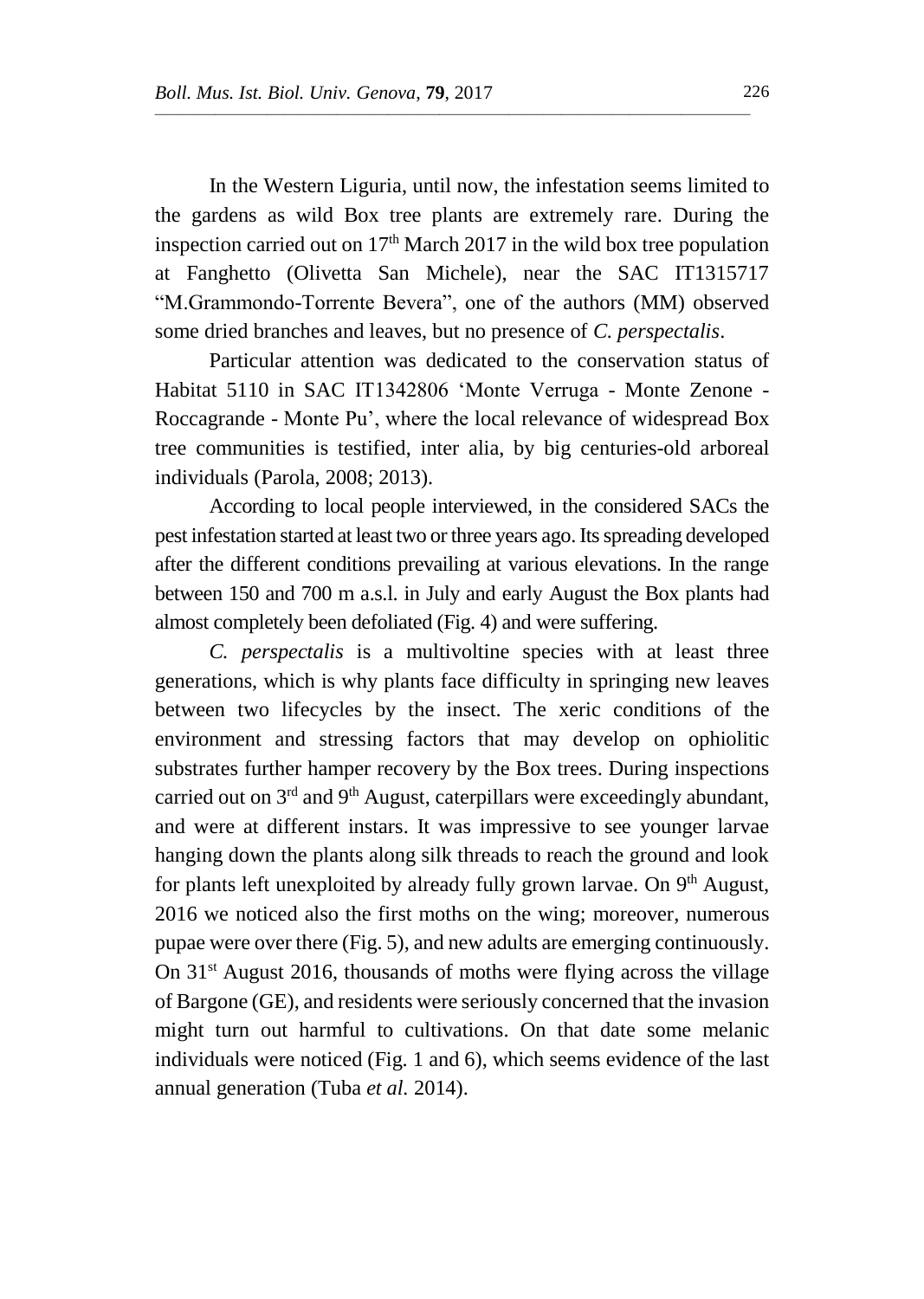

Fig. 4. Significant damage caused by *C. perspectalis* to the Box tree, dominant species of the Habitat 5110, in the SAC IT1342806 (July 2016).



Fig. 5. A *C. perspectalis* pupa on Box tree.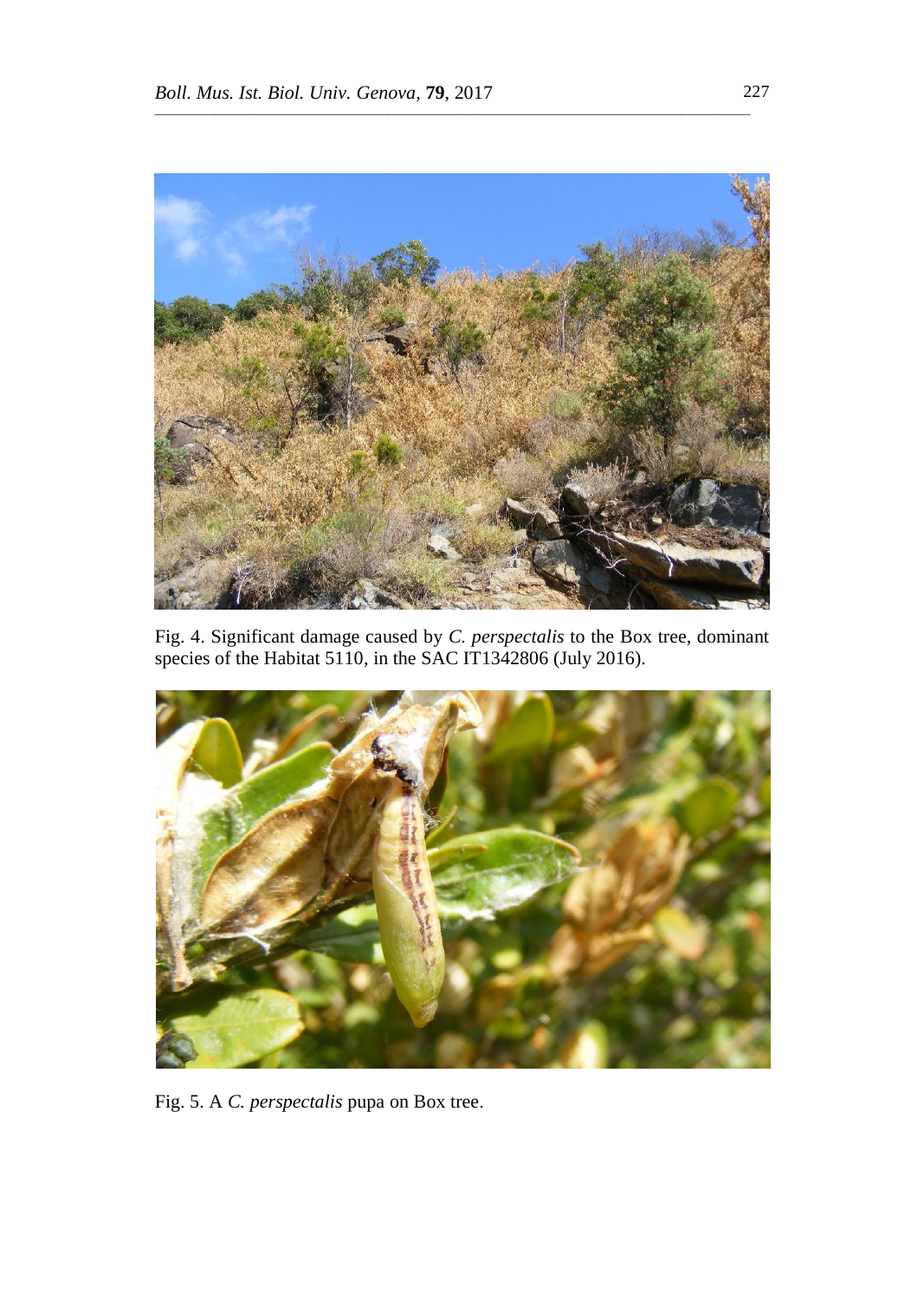

Fig. 6. Melanic specimen of *C. perspectalis* on a wall at the Village of Bargone (August 2016).

On 31st August, at Pian del Lago (GE), at 700 m. a.s.l. near the marsh of Monte Roccagrande, *Buxus* plants were leaves-rich, but by a more accurate inspection we found some caterpillars at different stages; the flight of non-melanic adults was considerable. There was then a displacement in the age distribution of moth populations set at slightly different altitudes, corresponding to a few degrees of difference in temperature. Adults were massively resting on *Eupatorium cannabinum*  L. (cf. Pinzari *et al*. 2015), known nectar plant for *Euplagia quadripunctaria* (Poda, 1761) too*,* a priority species under conservation according to Annex. II of Habitats Directive 92/43 EC, possibly ecologically displaced by the crambid. In fact, during our inspections *E. quadripunctaria* was never observed despite the fact in previous years numerous individuals had frequently been observed in the site.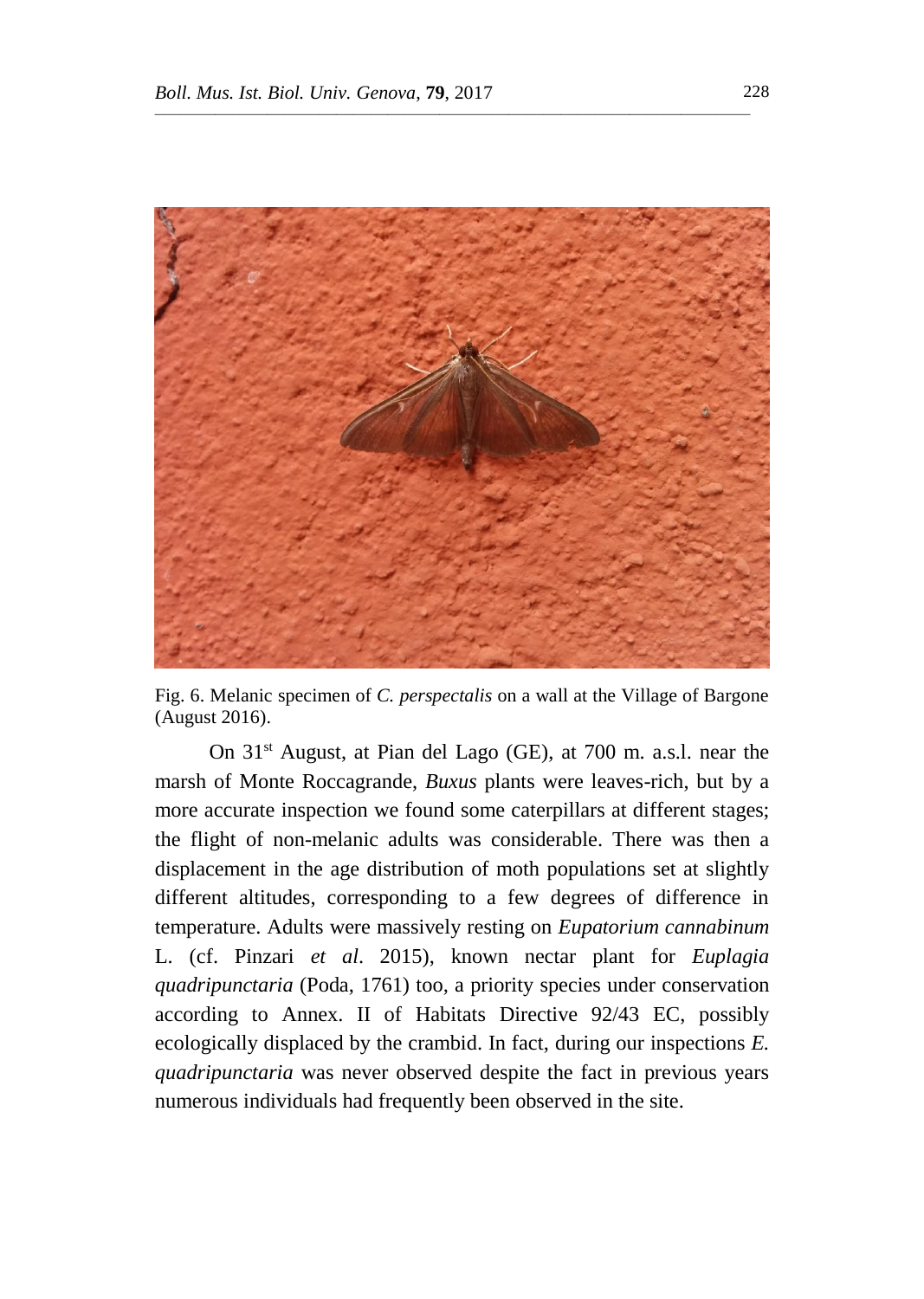During the visit on 26<sup>th</sup> October, 2016 around Bargone, at the lower altitude of ca. 150 m a.s.l., where during preceding months strong attacks were recorded, there was some regeneration by Box trees, corresponding to a few cm growth of internodes. At higher elevation, above 700 m, plants had foliage, but some of them were already suffering from attacks and showed first signs of defoliation. Caterpillars from very early instars could be noticed (Fig. 5); in order to overwinter they hide into loose silken shelters, which will be abandoned in spring to conclude their development. As a complement to our survey report for 3<sup>rd</sup> August 2016, we observed in different plants also symptoms apparently due to infection by the box blight, *Cylindrocladium buxicola* Henricot, a fungal species rapidly spreading in numerous countries (Gehesquière *et al.*, 2013) whose presence in Italy has been confirmed by Saracchi *et al.* (2008).

 $\overline{\phantom{a}}$  , and the contract of the contract of  $\overline{\phantom{a}}$ 

## DISCUSSION AND CONCLUSIONS

Concerns for the spreading of *C. perspectalis* in Italy have so far been raised only regarding damage to plants in urban public space such as gardens, historical parks and cemeteries, following a vision focused on aesthetic values of the landscape and an economic-commercial side. Till now the vast natural extensions of wild Box tree had not been considered, particularly those referred to Habitat 5110, protected by the 92/43 EU Directive. Also if the results of our survey are only preliminary and relate to a single region, clear effects on natural biodiversity could be assessed. In Liguria the Box tree moth has rapidly spread in numerous gardens and cemeteries since 2013. Trials performed in the Hanbury Botanic Gardens (Ventimiglia) since summer 2013 with the use of pyrethroids and, subsequently *Bacillus thuringiensis* v. *kurstaki* or v. *aizawai*, led to no satisfying results; yet in 2017 no significant reduction of damage occurred, except for brief temporary periods. Same outcome was observed in several other sites (e.g. Finalborgo, Loano, Botanical Garden of Genoa University, etc.).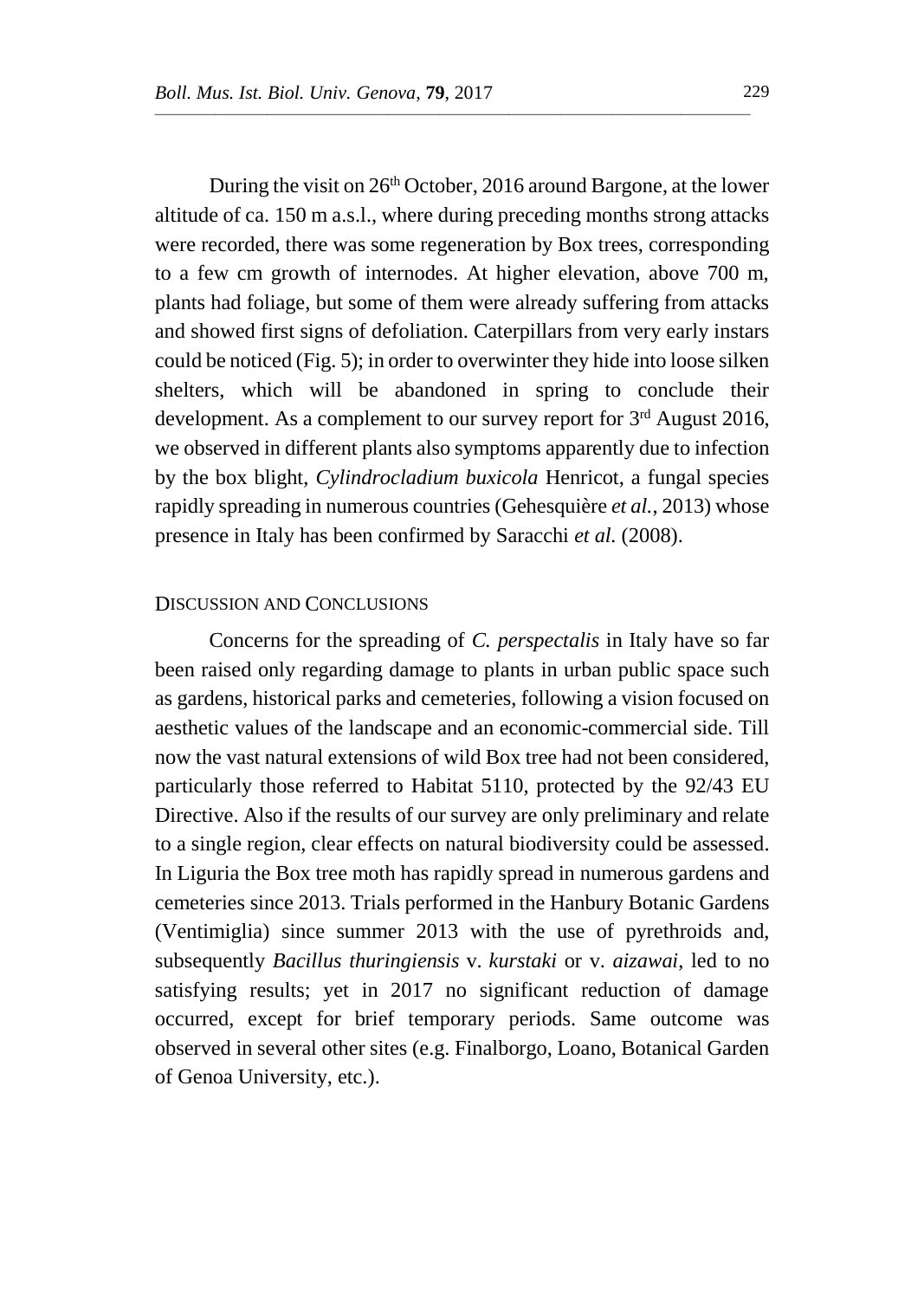Different approaches should in any case be followed in Natura 2000 sites, where chemicals and pesticides are forbidden by law, including use of *Bacillus.* The only option would be to use speciesspecific pheromone traps or UV traps, though the latter are poorly selective. Interesting alternatives would consist of employing natural control agents which limit populations of the moth in its primary range. From the selection of natural enemies *Vespa velutina* and other species likely to turn out more detrimental than the Box moth itself should obviously be excluded, in that they would introduce additional disequilibria to natural habitats.

 $\overline{\phantom{a}}$  , and the contract of the contract of  $\overline{\phantom{a}}$ 

In 2016 ( $8<sup>th</sup>$  September) a meeting at the headquarters of Region Liguria was held, with the participation of the Parks Office, Regional Phytopathologic Observatory, Genoa University (DISTAV), ARPAL and managing Agencies of SACs affected by the problem, to tackle the issue. On that occasion, as a first step it was agreed to inform the Ministry of Environment asking for the registration of *C. perspectalis* in the Official Italian List of Invasive Alien Species. This request was sent on 13rd October 2016 by the Parks and Biodiversity Office of Region Liguria. This action was considered necessary because the Box tree moth is not listed at present in the "Executive Regulation (EU) 2016/1141 of the Commission of 2016 July  $13<sup>rd</sup>$  that provides a list of exotic invasive species of relevance for the Union in application of the 1143/2014 (EU) regulation by the European Parliament and Council. In fact, in 2012 this species was taken off from the European and Mediterranean Protection Plants (EPPO) alert list in which it had been inserted in 2007, because "starting from its registration no particular action of international relevance has been carried out by member Countries" (EPPO, 2012). *C. perspectalis* has been included among the target species of mounting concern within the European ALIEM Project: "Action pour Limiter les Risques de Diffusion des Espèces Introduites Envahissantes en Méditerranée", dedicated to cope with the problem of different exotic invasive alien species (IAS) in a cross borders context within a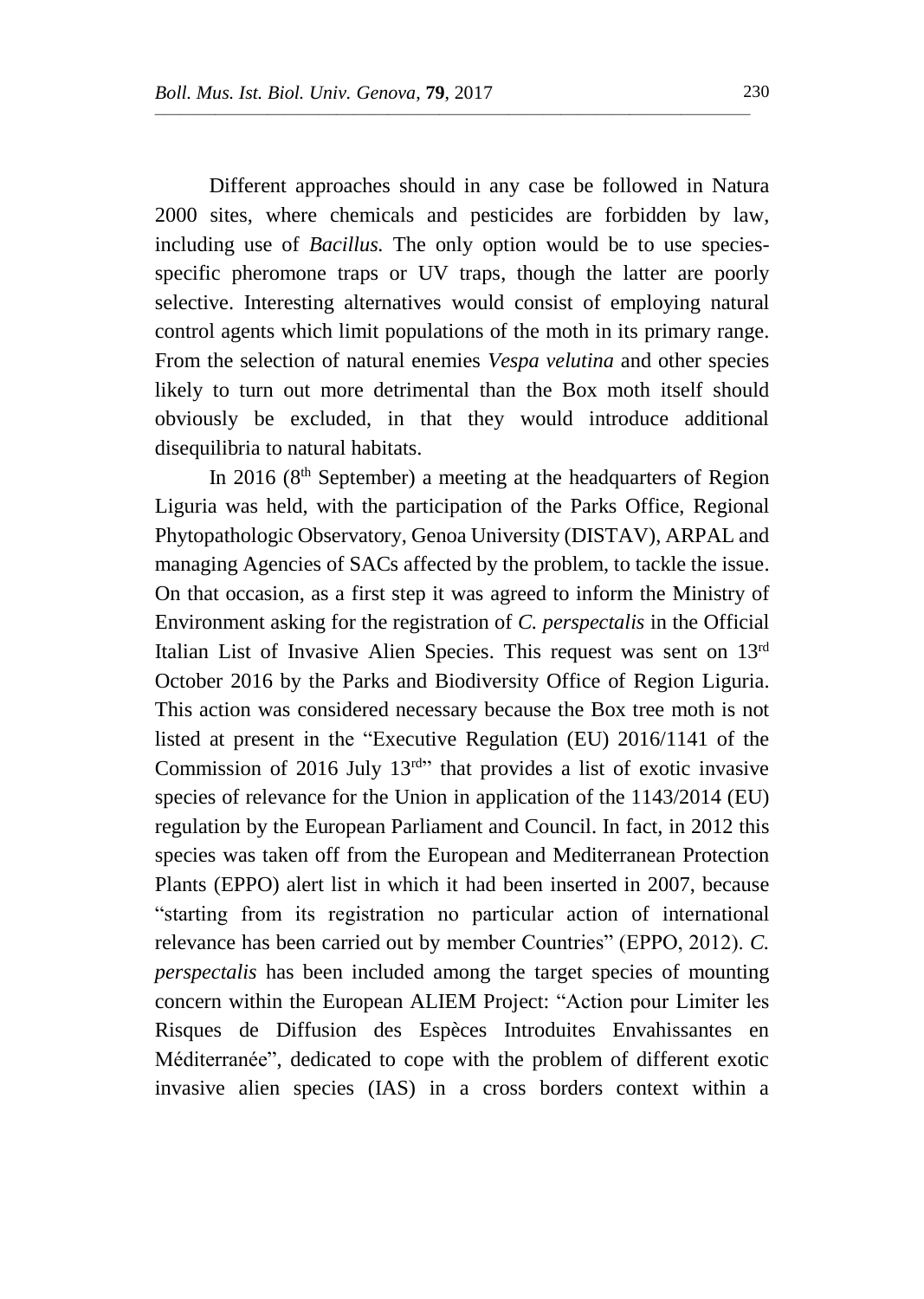Cooperation Interreg Programme V-A Maritime Italy-France 2014-2020. ARPAL, that supports Regione Liguria in sites Natura 2000 management, and UNIGE (DISTAV) are involved in this project.

 $\overline{\phantom{a}}$  , and the contract of the contract of  $\overline{\phantom{a}}$ 

First step will be monitoring the spread of *Cydalima* at local level and investigate whether damages of boxwood are permanent or not.

Second step will be the increase of knowledge about species that characterize the habitat 5110, to understand possible impacts due to use different eradication systems (remember that we are operating into Nature 2000 site).

Third step will be to try several methods in small areas to test both results on population of *Cydalima* and impacts on surrounding environment.

Surely more investigations are required to verify if damages to wild Box tree stands are also due to other agents, as shown by the National French programme "Save Buxus 2014-2017", in particular the Box blight *Cylindrocladium buxicola* and Volutella blight agent, *Pseudonectria buxi*, the second recorded for the first time in Italy on *Buxus microphylla* near Settime (Asti Province) at the beginning of 2016 (Saracchi *et al*., 2008; Garibaldi *et al*., 2016).

The resilience of natural Box tree formations will also have to be assessed, so for the capacity by *C. perspectalis* larvae to shift "*in situ*" to other host-plants such as the above mentioned *R. aculeatus*, *A. campestre*, *F. excelsior* and *Rubus* (Trokhov & Kaurova, 2015) in case Box tree would be missing. Particularly, new research should bring clarity on whether or not a niche overlap between the Box tree moth and *Euplagia quadripunctaria* is actually ongoing, so as to assess if the latter did actually suffer from trophic competition or its "disappearance" is only a matter of sampling artifact.

ACKNOWLEDGMENTS - We express our best thanks to dr. Alberto Zilli (B.M.N.H.) for his kind help for critical revision and for English translation.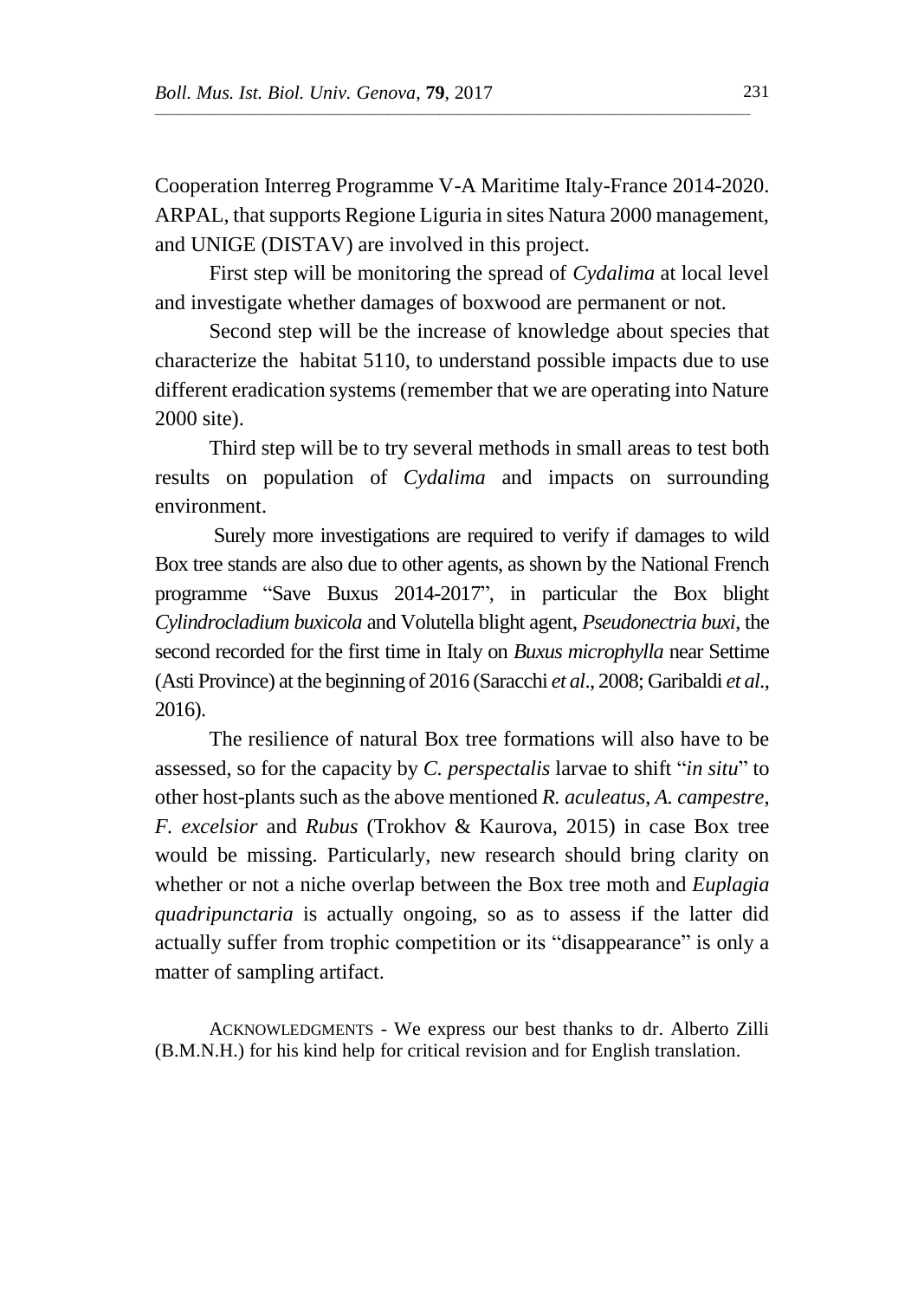#### BIBLIOGRAPHY

Authors' Team, 2015. 51.5.1 All. *Genistion lobelii* Molinier 1934 in: Biondi E., Blasi C. (eds), Prodromo della vegetazione d'Italia. Ministero dell'Ambiente e della Tutela del Territorio e del Mare. http://www.prodromo-vegetazione-italia.org/

- Bella S., 2013. The Box tree moth *Cydalima perspectalis* (Walker, 1859) continues to spread in Southern Europe: new records for Italy (Lepidoptera Pyraloidea Crambidae). REDIA, 96: 51-55.
- Beshkov S, Abadjiev S, Dimitrov D, 2015. *Cydalima perspectalis* (Walker, 1859) (Lepidptera: Pyraloidea:Crambidae: Spilomelinae) - New invasive pest moth in Bulgaria. Entomologist's Record and Journal of Vaiation, 127: 18-22.
- Biondi E., Allegrezza M., Casavecchia S., Pesaresi S. & Vagge I., 2006. Lineamenti vegetazionali e paesaggio vegetale dell'Appennino centrale e settentrionale. Biogeographia 27: 35–129.
- Biondi E. & Vagge I., 2015.The forest of *Pinus pinaster* Aiton subsp. *pinaster* of the NW-Italian Tyrrhenian sector. Acta Botanica Gallica: Botany letters 162: 239-250.
- CABI/EPPO, 2012. *Cydalima perspectalis*. Distribution Maps of Plant Pests, No. December. Wallingford, UK: CABI, Map 764.
- Casteels H., Witters J., Vandierendonck S. & Van Remoortere L., 2011. First report of *Cydalima perspectalis* (Lepidoptera: Crambidae) in Belgium. 63 rd International Symposium on Crop Protection
- Demetra Società Cooperativa Onlus, 2016. La Piralide del Bosso. http://www.demetra.net/2016/01/16/la-piralide-del-bosso/ [accessed 31 August 2017]
- Di Domenico F., Lucchese F., Magri D., 2012. *Buxus* in Europe: Late Quaternary dynamics and modern vulnerability. Perspectives in Plant Ecology, Evolution and Systematics 14: 354– 362.
- DM, 2017. Decreto 7 aprile 2017. Designazione di 74 Zone speciali di conservazione della regione biogeografica mediterranea insistenti nel territorio della Regione Liguria, ai sensi dell'art. 3, comma 2, del decreto del Presidente della Repubblica 8 settembre 1997, n. 357. Gazzetta Ufficiale della Repubblica Italiana 28. Aprile 2017. Serie generale, 98: 11-14.
- EPPO, 2008. European and Mediterranean Plant Protection Reporting Service. 2008/197. First report of *Diaphania perspectalis* from the Netherlands + 2008/198 Situation of *Diaphania perspectalis* in Germany+ 2008/199 Forestry pests and diseases in SwitzerlandNo. 10 PARIS, 2008-10-01: 5– 6. http://archives.eppo/org/EPPOReporting/2008/Rse-0810.pdf
- EPPO, 2012. EPPO Study on the Risk of Imports of Plants for Planting, 1061. Paris, France: European and Mediterranean Plant Protection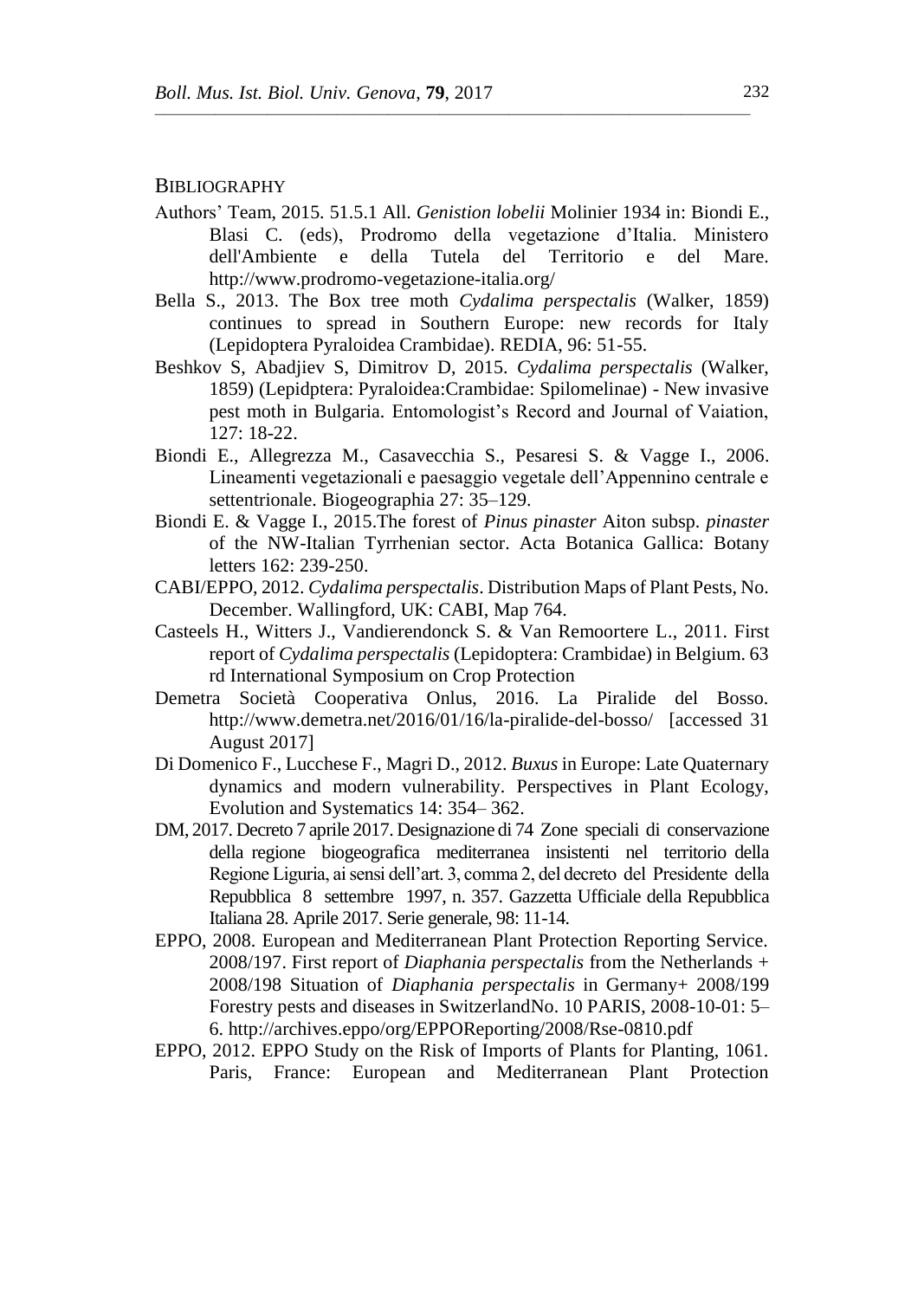Organization, 75 pp. www.eppo.int/QUARANTINE/EPPO\_Study\_ on Plants for planting.pdf

FEI (Forum Entomologi Italiani), 2010. *Cydalima perspectalis* (Walker, 1859) - Crambidae - Vicenza. http://www.entomologiitaliani.net/public/forum/ phpBB3/viewtopic.php?t=12721 [accessed 31 August 2017]

- FEI (Forum Entomologi Italiani), 2012. *Cydalima perspectalis* (Walker, 1859) Crambidaehttp://www. entomologiitaliani.net/public/forum/phpBB3/ viewtopic.php?f=113&t=38824&hilit=cydalima [accessed 31 August 2017]
- FEI (Forum Entomologi Italiani), 2013. *Cydalima perspectalis*. http://www.entomologiitaliani.net/public/forum/phpBB3/viewtopic.php? f=113&t=47901&hilit=cydalima [accessed 31 August 2017].
- FEI (Forum Entomologi Italiani), 2014a. Cydalima perspectalis [http://www.entomologiitaliani.net/public/f](http://www.entomologiitaliani.net/public/)orum/phpBB3/viewtopic.php? f=113&t=56128&hilit=Cydalima [accessed 31 August 2017]
- FEI (Forum Entomologi Italiani), 2014b. Cydalima perspectalis http://www.entomologiitaliani.net/public/forum/phpBB3/viewtopic.php? f=113&t=54801&hilit=perspectalis [accessed 31 August 2017]
- FEI (Forum Entomologi Italiani), 2015. Cydalima perspectalis. http://www.entomologiitaliani.net/public/forum/phpBB3/viewtopic.php? f=11&t=62653&hilit=perspectalis [accessed 31 August 2017]
- Feldtrauer J.F., Feldtrauer J.J,, Brua C., 2009. Premiers signalements en France de la Pyrale du Buis *Diaphania perspectalis* (Walker, 1859), espece exotique envahissante s'attaquant aux Buis (Lepidoptera, Crambidae). Bull. Soc. Entomol. Mulhouse, 65:55-58.
- Ferrari S., 2015. Piralide del bosso invade i cimiteri. Provincia Autonomia di Trento. PSR 2014-2020. http://www.psr.provincia.tn.it/Trentino-Agricoltura/News/Piralide-del-bosso-invade-i-cimiteri/(offset)/870
- Garibaldi A., Bertetti D., Ortu G. & Gullino M.L., 2016. First Report of Volutella Blight caused by *Pseudonectria buxi* on Japanese Boxwood (*Buxus microphylla*) in Italy. Plant Disease 100: 1499.
- Gehesquière B., D'Haeyer S., Pham K.T.K., Van Kuik A.J., Maes M., Höfte M. & Heungens K., 2013. qPCR Assays for the Detection of *Cylindrocladium buxicola* in Plant, Water, and Air Samples. Plant Disease 97: 1082-1090.
- Governatori, 2013 La piralide del bosso (*Cydalima perspectalis*) in Friuli Venezia Giulia. Notiziario. ERSAL 2013: 35-37.
- Hizal E, 2012. Two invasive alien insect species, *Leptoglossus occidentalis* (Heteroptera: Coreidae) and *Cydalima perspectalis* (Lepidoptera: Crambidae), and their distribution and host plants in Istanbul province, Turkey. Florida Entomologist, 95:344-349.
- Hobern D., 2013. *Cydalima perspectalis*. http://www.flickr.com/photos/ dhobern/9418970083 [accessed 31 August 2017]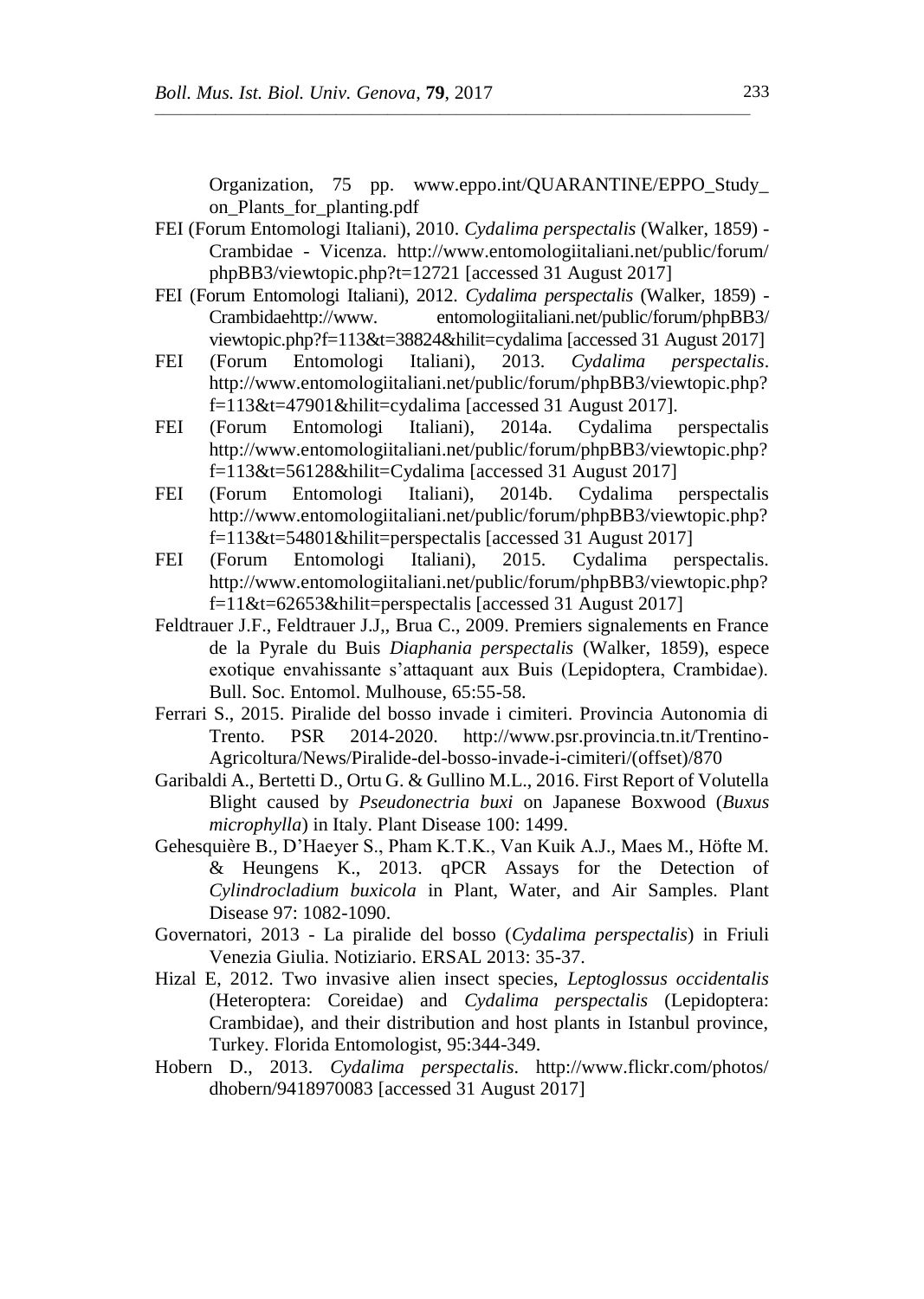Hrnčić S. & Radonjić S., 2014. *Cydalima perspectalis* Walker (Lepidoptera: Crambidae) - nova invazivna štetočina šimšira u Crnoj Gori; 11. Simpozij o zaštiti bilja u Bosni i Hercegovini, Teslić, 04. - 06.11.2014. godine, Zbornik rezimea, 24-25.

- Inoue H.H., Sugi S., Kuroko H., Moriuti S. & Kawabe A (edit.), 1982. Pyralidae. In: Moths of Japan. Tokyo, Japan: Kodansha.
- Jervis M. & Kidd N. (eds), 1996. Insect natural enemies: Practical approaches to their Study and Evaluation. Chapman & Hall, London.
- Käppeli F., 2008. Der Buchsbaumzunsler Im Eiltempo durch Basler Garten. G'plus-die Gärtner-Fachzeitschrift (Zürich), 2008 (20): 33.
- Konjević A., Marković M., Kereši T., 2015. Nalazi šimširovog moljca *Cydalima perspectalis* (Walker, 1859) (Lepidoptera, Crambidae) u Vojvodini. Biljni lekar. 43, br. 4, str. 387-395.
- Koren T, Črne M, 2012. The first record of the box tree moth, *Cydalima perspectalis* (Walker, 1859) (Lepidoptera, Crambidae) in Croatia. Natura Croatica, 21:507-510.
- Korycinska A. & Eyre D., 2009. Box tree caterpillar *Cydalima perspectalis*. External factsheets. York, UK: The Food and Environment Research Agency (FERA), 4 pp. (updated 2011: http://www.fera.defra.gov.uk/ plants/plantHealth/pestsDiseases/documents/boxTreeCaterpillar.pdf).
- Kruger E.O., 2008. *Glyphodes perspectalis* (Walker, 1859) neu fur die Fauna Europas (Lepidoptera: Crambidae). Entomol. Z. 118: 81-83.
- Leuthard F.L.G. & Baur B., 2013. Oviposition preference and larval development of the invasive moth *Cydalima perspectalis* on five European box-tree varieties. J. Appl. Entomol. 137: 437-444.
- Mariotti M., 1986. Note preliminari su alcune formazioni arbustive della Liguria orientale. Giorn. Bot. Ital. 120 (suppl. 2): 160.
- Mariotti M., 1994. Osservazioni sulle formazioni a *Buxus sempervirens* e *Genista salzmannii* della Liguria orientale. Mem. Acc. Lunigian. Sc. "G. Capellini", 59 (1989): 77-125.
- Mariotti M., 2008. Atlante degli Habitat Natura 2000 in Liguria. Regione Liguria, Genova.
- Matsiakh I., 2014. Assessment of Forest Pests and Diseases in Protected Areas of Georgia. Final Report. Tbilisi. (www.enpi-fleg.org)
- Matsiakh I., 2016. Assessment of Forest Pests and Diseases in Native Boxwood Forests of Georgia. Final report. Tbilisi. (www.enpi-fleg.org)
- Mitchell A,, 2009. Box tree moth *Diaphania perspectalis* (Walk.) a new pyralid moth to Britain and Ireland. Atropos, 36:17-18.
- Muus, T.S.T., van Haaften, E-J. & van Deventer, L.J., 2009. De buxusmot *Palpita perspectalis* (Walker) in Nederland (Lepidoptera: Crambidae). Entomologische Berichten, Amsterdam 69: 66-67
- Nacambo S., Leuthardt FLG., Wan HH., Li HM., Haye T., Baur B,, Weiss RM., Kenis M., 2014. Development characteristics of the box-tree moth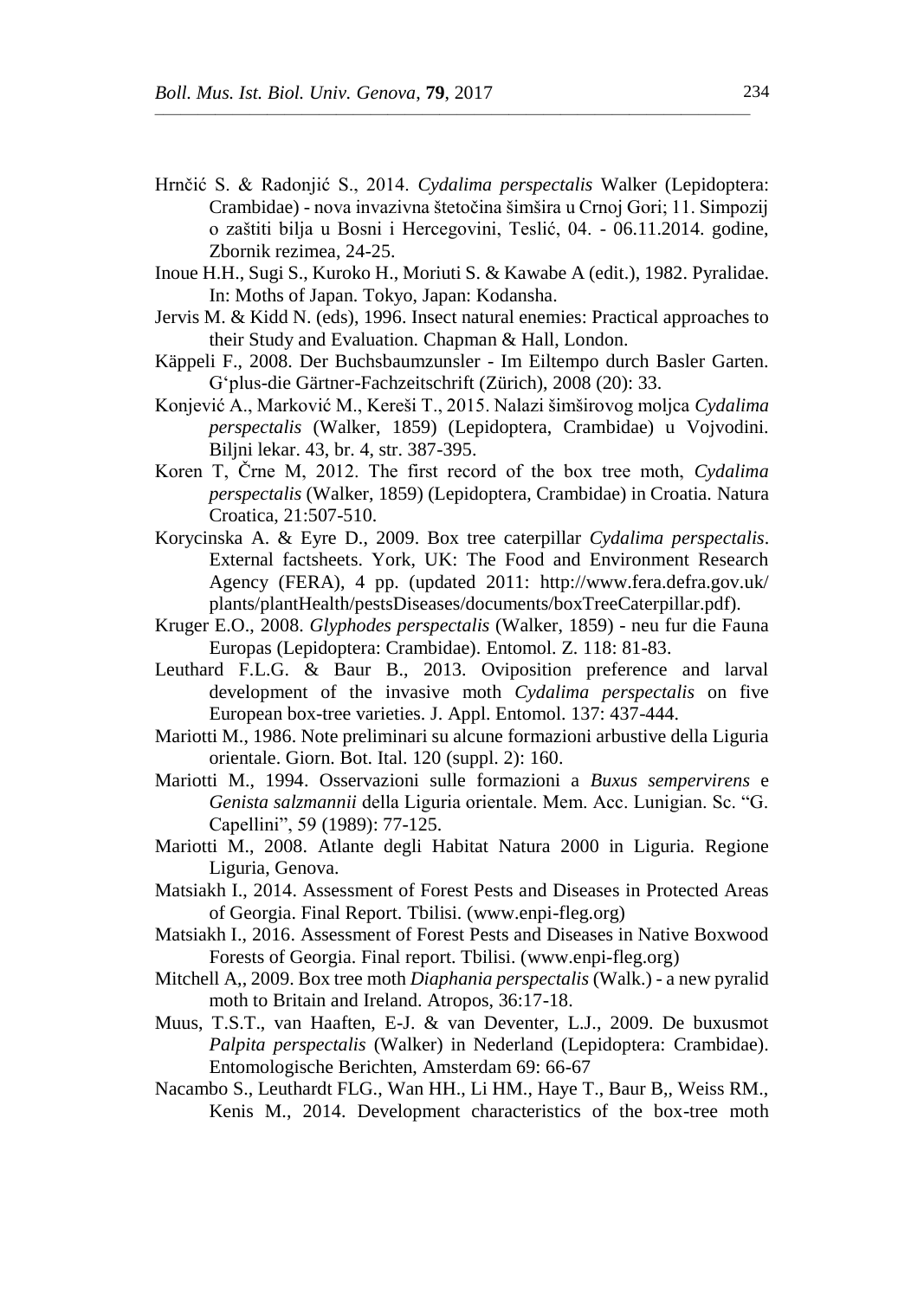*Cydalima perspectalis* and its potential distribution in Europe. J. Appl. Entomol. 137, 1–13.

Ostojic, I., Zovko, M., Petrovic, D. & Elez, D., 2015. New records of box tree moth *Cydalima perspectalis* (Walker, 1859) in Bosnia and Herzegovina. Works of the Faculty of Agriculture University of Sarajevo, 60: 139-143.

- Parola C., 2008. Dendroecologia del Bosso (*Buxus sempervirens* L.) nell'entroterra di Sestri Levante (GE). Tesi Laurea specialistica Scienze dei Sistemi Naturali, Università degli Studi di Genova.
- Parola C., 2013. La dendroecologia e le fonti per l'ecologia storica del sito Popolamenti di *Buxus sempervirens L.* nell'area di Bargone (Casarza L.- GE). In: Cevasco R. (ed.) La natura della montagna: 538-553.
- Pastorális G., Elsner G., Kopeček F., Kosorín F., Laštůvka A., Lendel A., Liška J., Němý J,, Richter I., Štefanovič R., Šumpich J. & Tokár Z., 2013. Štrnásť nových druhov motýľov (Lepidoptera) pre faunu slovenska. Folia faunistica Slovaca 18: 1–12
- Pérez-Otero R., J.P. Mansilla J.P. & Vidal M., 2014. *Cydalima perspectalis*  Walker, 1859 (Lepidoptera, Crambidae): una nueva amenaza para *Buxus*  spp. en la Península Ibérica. Arquivos Entomologicos, 10: 225-228.
- Pinzari M., Pinzari M. & Zilli A., 2015. Additions to the Lepidoptera fauna of Mt Cagno and surroundings (Central Italy) with twelve interesting species for the Italian fauna (Lepidoptera). Boll. Ass. Romana Entomol. 70: 105-115.
- Raviglione M.C., Boggio F., Buttè F., 2013. Prima segnalazione di *Cydalima perspectalis* (Walker, 1859) in Piemonte (Lepidoptera Crambidae). Rivista Piemontese di Storia Naturale, 34: 159-170.
- Redazione IVG.it, 2014.Allarme nel Savonese per la diffusione della Piralide del Bosso: danni nel cimitero di Finalborgo. http://www.ivg.it/2014/08/ allarme-nel-savonese-per-la-diffusione-della-piralide-del-bosso-danninel-cimitero-di-finalborgo/ [accessed 31 August 2017]
- Regione Campania. Servizio Fitosanitario, 2015. Cydalima perspectalis. http://www.agricoltura.regione.campania.it/difesa/monitore\_2015\_pirali de.html
- Regione Lazio. Servizio Fitosanitario, 2014. Piralide del Bosso. http://www.agricoltura.regione.lazio.it/binary/prtl\_sfr/tbl\_misure/OPUS COLO\_CYDALIMA.pdf
- Regione Liguria 2017. Deliberazione della Giunta Regionale n. 537. Approvazione delle misure di Conservazione delle Zone Speciali di Conservazione (ZSC) appartenenti alla regione biogeografica mediterranea. Legge regionale 10 luglio 2009, n. 28 art.4, comma 4. http://www.ambienteinliguria.it/eco3/DTS\_NORMATIVA/ 20170706/dgr\_537\_2017.pdf and http://www.ambienteinliguria.it/eco3/
	- DTS\_GENERALE/20170710/ Misure\_Conservazione\_sic\_100717.pdf [accessed 31 August 2017].